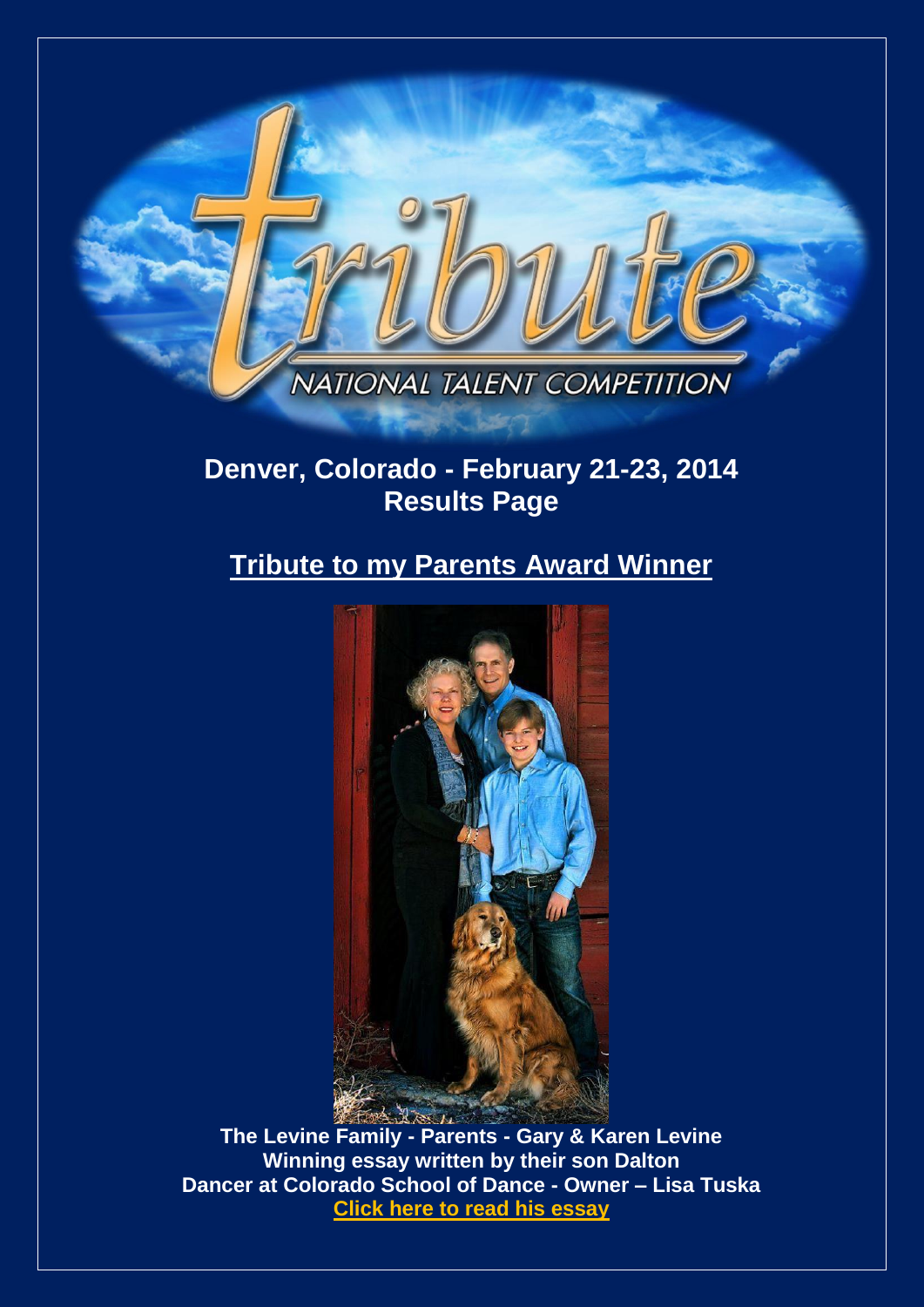# **Sportsmanship Award**

**Starstruck Academy of Dance - Owner – Lisa Holtz Odell**

## **Friday, February 21, 2014**

## **Petite Solo Honor Level**

**1st Place - Sierra Titera - Musical Theater - Colorado School of Dance 2nd Place - Presley Nichols - Open - Starstruck Academy of Dance 3rd Place - Paetyn Lewis - Jazz - Millers Dance Studio 4th Place - Maya Snell - Jazz - Starstruck Academy of Dance 5th Place - Marissa Baker - Tap - Artistry in Motion 6th Place - Zoey Peterson - Musical Theater - Millers Dance Studio 7th Place - Mallory Barnhart - Lyrical - Parker Dance Academy 8th Place - Keira Robinson - Tap - Millers Dance Studio 9th Place - Mallory Spors - Jazz - Starstruck Academy of Dance 10th Place - Avery Todd - Ballet - Millers Dance Studio Petite Solo Supreme Level 1st Place - Emerson Ramos - Musical Theater - Rocky Mountain School of Dance 2nd Place - Romi Fenster - Contemporary - Colorado School of Dance 3rd Place - Madison Butterfield - Open - Millers Dance Studio 4th Place - Sydona Young - Jazz - Rocky Mountain School of Dance 5th Place - Emersen Roper-Kvitek - Musical Theater - Rocky Mountain School of Dance 6th Place - Karis Peterson - Lyrical - Millers Dance Studio 7th Place - Hailey Nelson - Jazz - Rocky Mountain School of Dance 8th Place - Kayleigh Muniz - Jazz - Starstruck Academy of Dance 9th Place - Jordyn Richard - Musical Theater - Millers Dance Studio 10th Place - Meghan Chen - Lyrical - Rocky Mountain School of Dance**

## **Honor Level Special Awards**

**Miss Tribute 2nd Runner Up (Petite) Maya Snell - Starstruck Academy of Dance Miss Tribute 1st Runner Up (Petite) Sierra Titera - Colorado School of Dance Miss Tribute Winner (Petite) Presley Nichols - Starstruck Academy of Dance**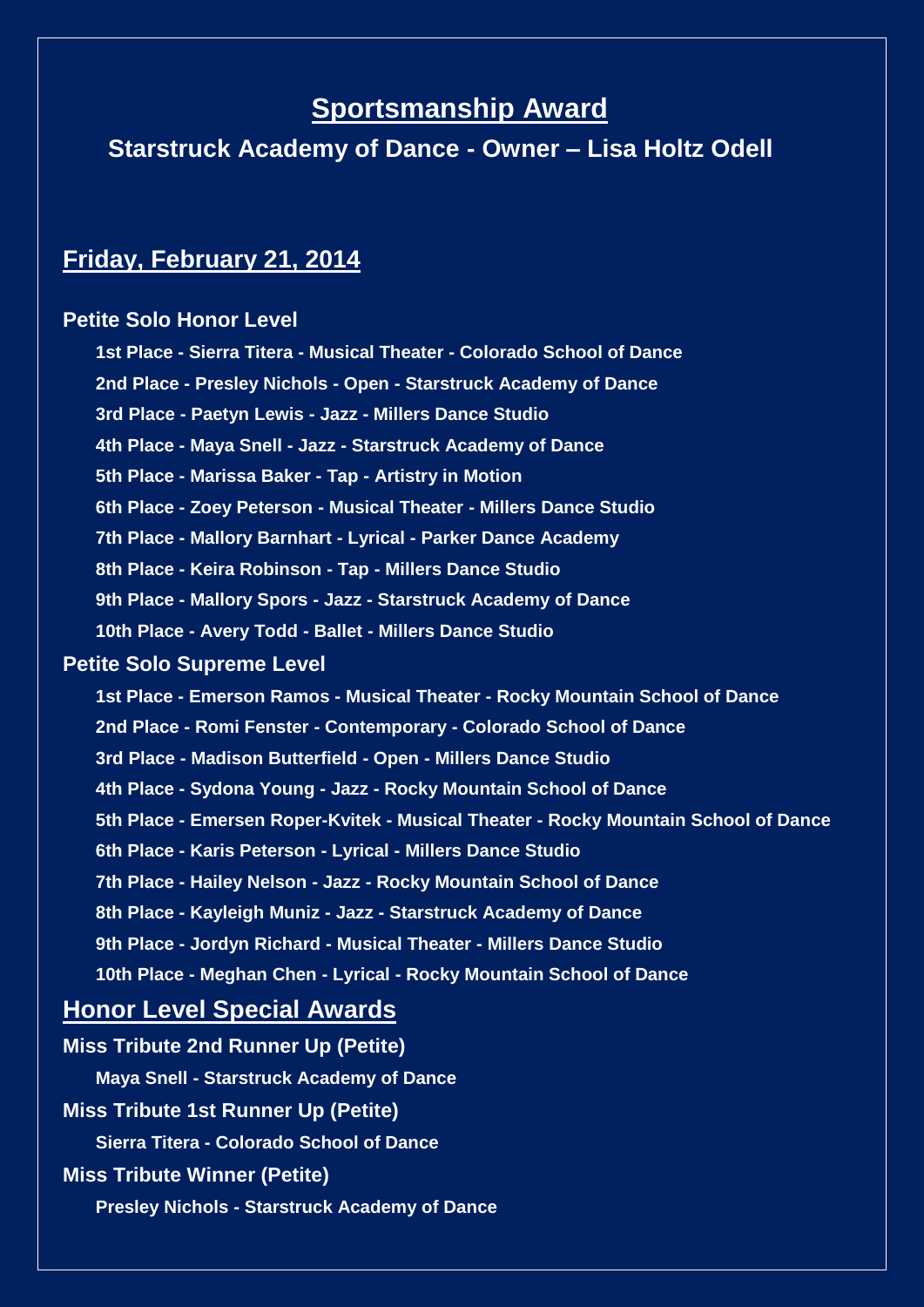**Costume 2nd Runner Up (Petite) Marissa Baker - Artistry in Motion Costume 1st Runner Up (Petite) Zoey Peterson - Millers Dance Studio Costume Winner (Petite) Sydney Mazza - Colorado School of Dance Supreme Level Special Awards Miss Tribute 2nd Runner Up (Petite) Sydona Young - Rocky Mountain School of Dance Miss Tribute 1st Runner Up (Petite) Romi Fenster - Colorado School of Dance Miss Tribute Winner (Petite) Emerson Ramos - Rocky Mountain School of Dance Costume 2nd Runner Up (Petite) Karis Peterson - Millers Dance Studio Costume 1st Runner Up (Petite) Sasha Estes - Rocky Mountain School of Dance Costume Winner (Petite) Hailey Nelson - Rocky Mountain School of Dance Petite Duet/Trios Honor Level 1st Place - GET DOWN - Hip Hop - Millers Dance Studio** Anthony Dicciardello, Paetyn Lewis **2nd Place - PLAY IT AGAIN - Hip Hop - Starstruck Academy of Dance** Colette Vachris, Maya Snell, Shailee Parks **3rd Place - DON'T GO BREAKIN MY HEART - Open - Kemper Dance Academy** Jaemen Morales, Jordyn Kemper **4th Place - WATCH ME WORK - Jazz - Millers Dance Studio** Ashley Baker, Kenna Shenk, Savannah Barish **5th Place - CINDERALLA - Lyrical - Starstruck Academy of Dance** Keira Muniz, Shailee Parks **6th Place - I GOT YOU - Open - Millers Dance Studio**

Anthony Dicciardello, Savannah Barish

**7th Place - ITTY BITTY PRETTY ONE - Jazz - Danza Dance Academy**

Camille Holland, Penellope Holland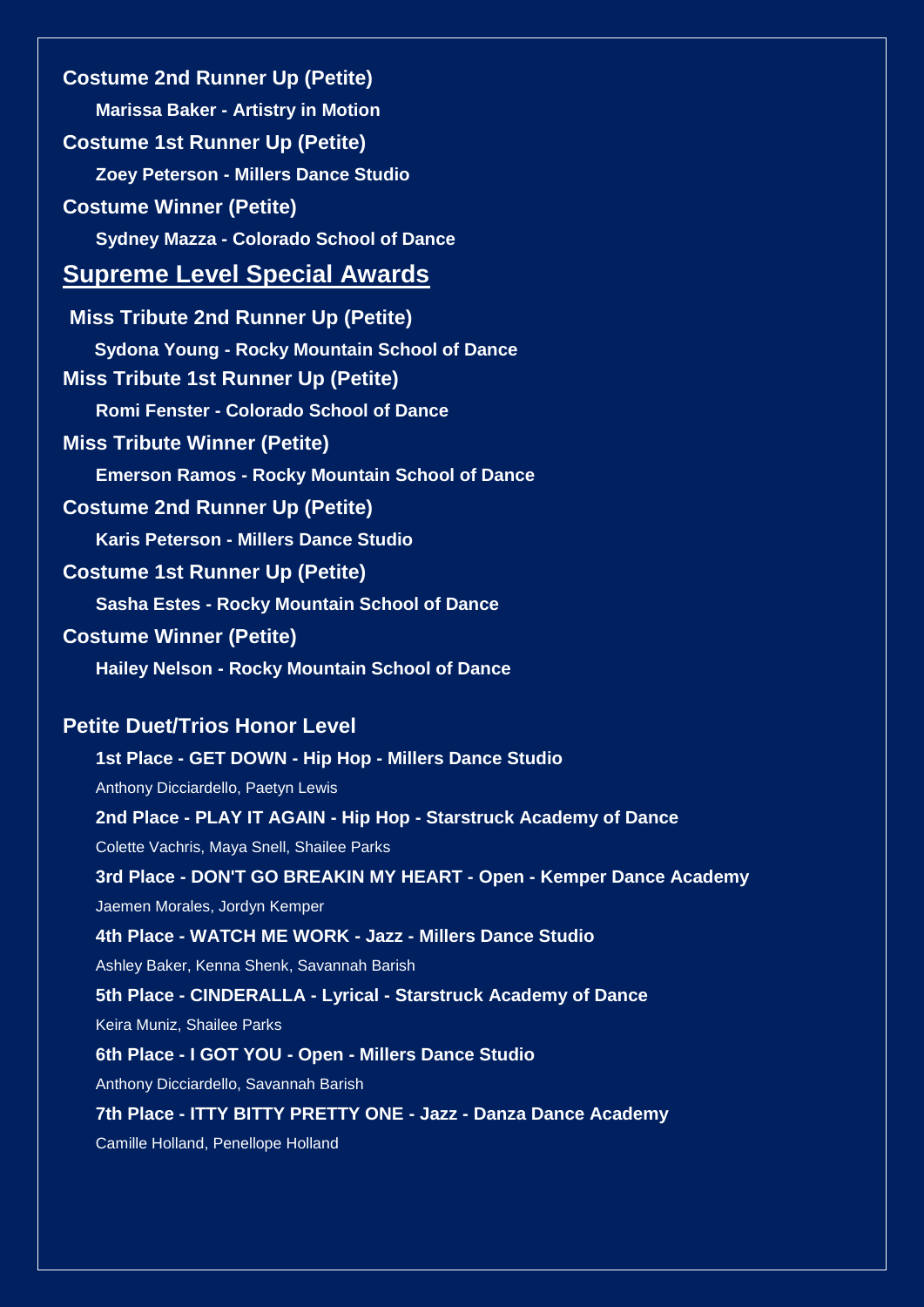## **Petite Duet/Trios Supreme Level**

#### **1st Place - MR. PERSONALITY - Jazz - Starstruck Academy of Dance**

Aaliyah Kikumoto, Kayleigh Muniz

### **Junior Duet/Trios Honor Level**

#### **1st Place - GRAFITTI - Hip Hop - Colorado School of Dance**

Cade Mitchell, Mckenzi Manuel

**2nd Place - ANYTHING YOU CAN DO I CAN DO BETTER - Musical Theater - Colorado School of Dance**

Samantha Samuels, Sydney Samuels

**3rd Place - SHAKE SENORA - Hip Hop - Colorado School of Dance**

Abbey Nolan, Presleigh Thomas

**4th Place - MAMBO ITALIANO - Musical Theater - Colorado School of Dance**

Cambelle Danko, Liam Teagarden

**5th Place - SUPERSTARS - Jazz - Starstruck Academy of Dance**

Peri Silverman, Ruby Silverman

**6th Place - ANYTHING YOU CAN DO - Tap - Parker Dance Academy**

Emily Chei, Sarah Chei

**7th Place - BLACK AND WHITE - Open - Artistry in Motion**

Alyse Ellenwood, Aubrey Ellenwood

#### **8th Place - WHATEVER LOLA WANTS - Musical Theater - Colorado School of Dance**

Adam Zdanowicz, Madeleine Baines

**9th Place - TAKE A HINT - Character - Kemper Dance Academy**

Elise Brooks, Kennedy Garcia

#### **10th Place - UNLIKE ME - Contemporary - Danza Dance Academy**

Brooklyn Pedersen, Emily Pedersen

#### **Junior Duet/Trios Supreme Level**

#### **1st Place - TREASURE - Hip Hop - Millers Dance Studio**

Jaelyn Martinez-Lewis, Jonathan Jaramillo

#### **2nd Place - MAMA - Lyrical - Kemper Dance Academy**

Madalin Autry, Scott Aurty

**3rd Place - WAITING FOR LIFE TO BEGIN - Musical Theater - Colorado School of Dance** Ashley Kenny, Cora Johnson, Elizabeth Hossack

**4th Place - CAN'T TURN YOU LOOSE - Jazz - Starstruck Academy of Dance**

Bianca Harris, Karli Ottmann

**5th Place - COOTIES - Musical Theater - Starstruck Academy of Dance**

Abigal Reed, Devon Wilkins

**6th Place - THE ADVENTURER & THE ARISTOCRAT - Character - Dream Team Dance Company**

Madyson Thomas, Mia Harris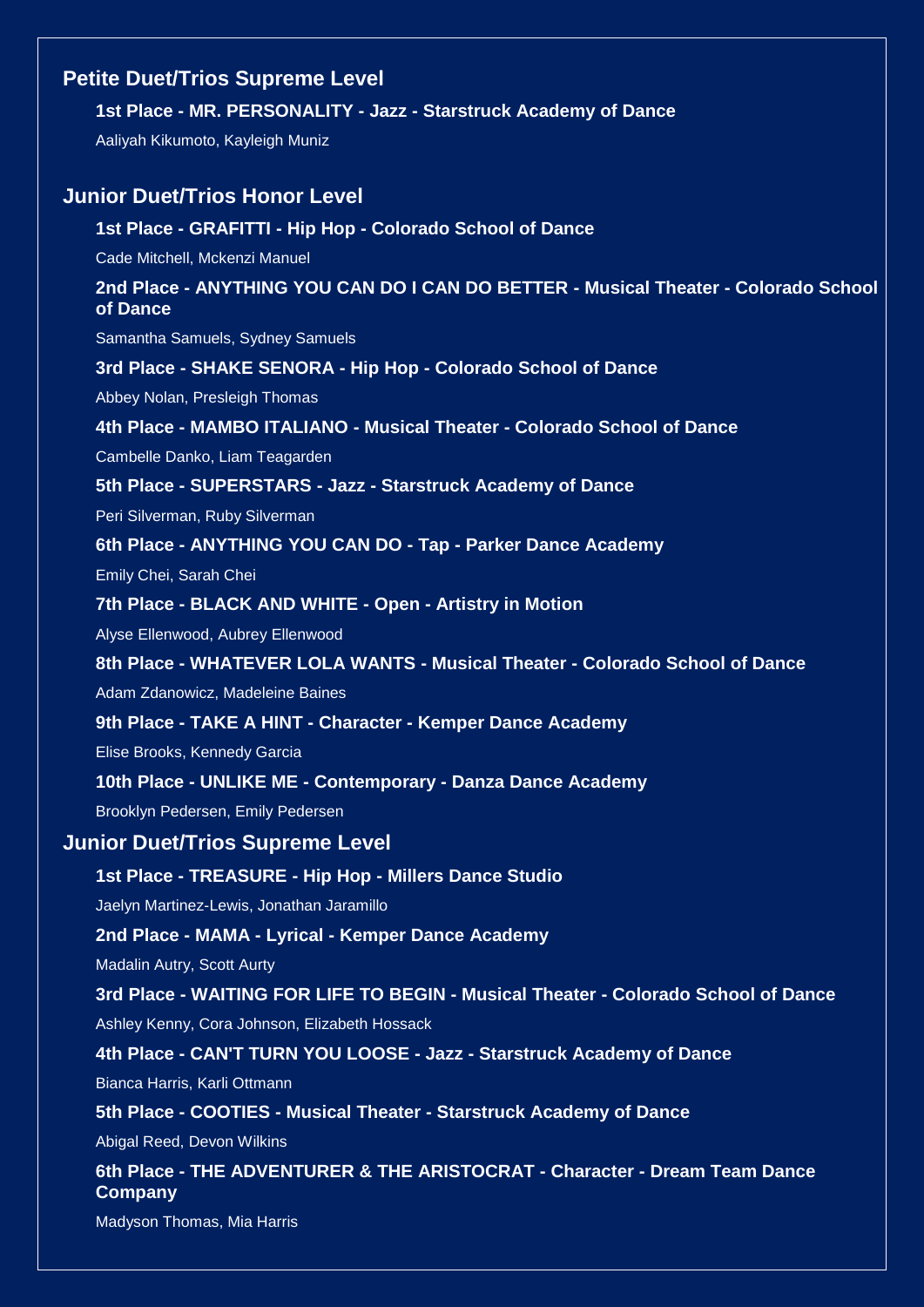**7th Place - CRAZY TRAIN - Contemporary - Kemper Dance Academy** Layne Bulik, Madalin Autry

**8th Place - LOATHING - Musical Theater - Colorado School of Dance** Katherine Dailey, Madeline Dailey

**9th Place - WINGS - Jazz - Danza Dance Academy** Allison Burgess, Brandi Walker, Graycen Rosendahl **10th Place - SHE'S IN LOVE - Musical Theater - Millers Dance Studio**

Kaitlynn Wright, Karis Peterson, Zackery Parker

### **Teen Duet/Trios Honor Level**

**1st Place - I BELIEVE IN YOU - Lyrical - Colorado School of Dance** Emma Hansen, Mary Hansen **2nd Place - YOU FOUND ME - Contemporary - Colorado School of Dance** Hayden Hubbs, Madalyn Nistal, Maja Walker **Teen Duet/Trios Supreme Level 1st Place - FOOTPRINTS IN THE SAND - Lyrical - Starstruck Academy of Dance** Audrey Moreland, Hallie Varto **2nd Place - 3 LIBRAS - Contemporary - Colorado School of Dance** Bethany Violett, Cora Johnson, Mackenzie VanNatta **3rd Place - BEY - Open - Starstruck Academy of Dance** Anna Clay, Katelynne Wilkins, Molly Wilson **4th Place - LET ME FALL - Lyrical - Colorado School of Dance** Dalton Levine, Mackenzie VanNatta **5th Place - CHANCES - Contemporary - Starstruck Academy of Dance** Hallie Varto, Samantha Colombi **6th Place - HOW WE TRUST - Lyrical - Starstruck Academy of Dance** Anna Clay, Molly Wilson **7th Place - SILVER SCREEN - Jazz - Starstruck Academy of Dance** Phoebe Aroesty, Talia Shafer **8th Place - WE CAME TO SMASH - Jazz - Starstruck Academy of Dance** Chloe Snyder, Rebekah Spors, Tiamana Bartlett **9th Place - MARRY THE MAN - Musical Theater - Colorado School of Dance** Mason Van Engen, Rebecca Tuska **10th Place - PAS DE TROIS FROM LABAYADERE - Pointe - Parker Dance Academy** Jenny Lansdon, Katie Warren, Megan Waite

### **Senior Duet/Trios Supreme Level**

**1st Place - END OF THE WORLD - Contemporary - Starstruck Academy of Dance** Briana Odell, Kylie Odell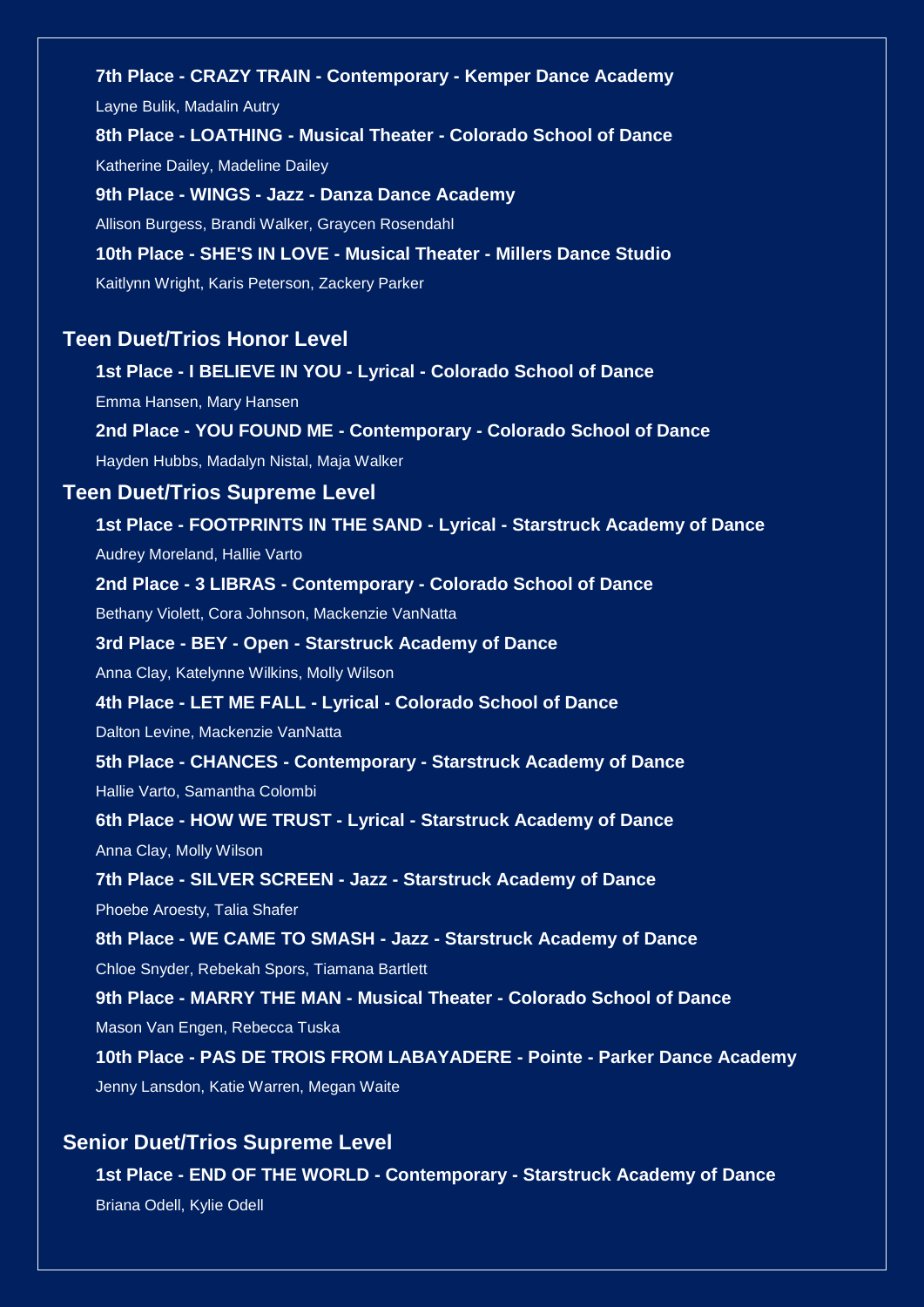**2nd Place - RADIOACTIVE - Jazz - Starstruck Academy of Dance** Brittany Marks, Kylie Odell **3rd Place - GOOD LUCK - Jazz - Starstruck Academy of Dance** Karyn Heissenbuttel, Taylor Seyfer **4th Place - INTO THE MYSTIC - Lyrical - Starstruck Academy of Dance** Allison Bruhn, Kylie Odell **5th Place - STRANGERS - Contemporary - Parker Dance Academy** Alexa Lehrer, Magnolia Machado **6th Place - LET IT ROLL - Jazz - Springs City Ballet** Elsie Hargis, Kali Normandy, Sam Woehrel **7th Place - HEAVY EYES - Contemporary - Springs City Ballet** Bobbi Schneider-Harris, Kali Normandy, Sam Woehrel

# **Saturday, February 22, 2014**

### **Petite Small Group/Small Group Extended Honor Level**

#### **1st Place - PRAYER FOR THE CHILDREN - Lyrical - Colorado School of Dance**

Eli Zdravecky, Elle Nelson, Erin Callahan, Olivia Suggett, Peyton Beindorff , Romi Fenster, Sydney Mazza

#### **2nd Place - REAL WILD CHILD - Jazz - Starstruck Academy of Dance**

Colette Vachris, Ella Moody, Keira Muniz, Kiley Reiland, Mallory Spors, McKenna Parfitt, Presley Nichols, Shailee Parks, Taylor Schepemaker

#### **3rd Place - CRUISIN' - Jazz - Millers Dance Studio**

Anthony Dicciardello, April Petersen, Avery Todd, Eva Lazuran, Jordan Henry, Keira Robinson, Kenna Shenk, Paetyn Lewis

#### **4th Place - INVITATION TO THE DANCE - Ballet - Millers Dance Studio**

Anthony Dicciardello, April Petersen, Avery Todd, Eva Lazuran, Jordan Henry, Keira Robinson, Kenna Shenk, Paetyn Lewis

#### **5th Place - BURNIN LOVE - Tap - Colorado School of Dance**

Hollyn Henderson, Kailei Davison, Lainey Utzerath, Lilia Stocking, Olivia Sprague, Riley Rottinghaus, Ryla Maestas

#### **6th Place - BIRTHDAY SONG - Tap - Millers Dance Studio**

Adrianna LaSusa, Brooklyn Schreurs, Emma O'Brien, Kallie Shenk, Madelyn Dion-Childers, Olivia Lima, Zoey Peterson

#### **7th Place - THROWBACK - Hip Hop - Colorado School of Dance**

Ellie Ricketts, Kate Psaltis, Kylie James, Lainey Utzerath, Liberty Teague, Madelyn Boyd, Mia Ricketts, Natalie Provau

#### **8th Place - VIVA LA DIVA - Jazz - Millers Dance Studio**

Adrianna LaSusa, Brooklyn Schreurs, Emma O'Brien, Kallie Shenk, Madelyn Dion-Childers, Olivia Lima, Zoey Peterson

#### **9th Place - WIPE OUT - Jazz - Danza Dance Academy**

Abagail Larkin, Ainsley Love, Arianna Levy, Ashley Little, Ava Ziehwein, Brynley McElory, Jack Koressel, Madelyn Sterling, Penellope Holland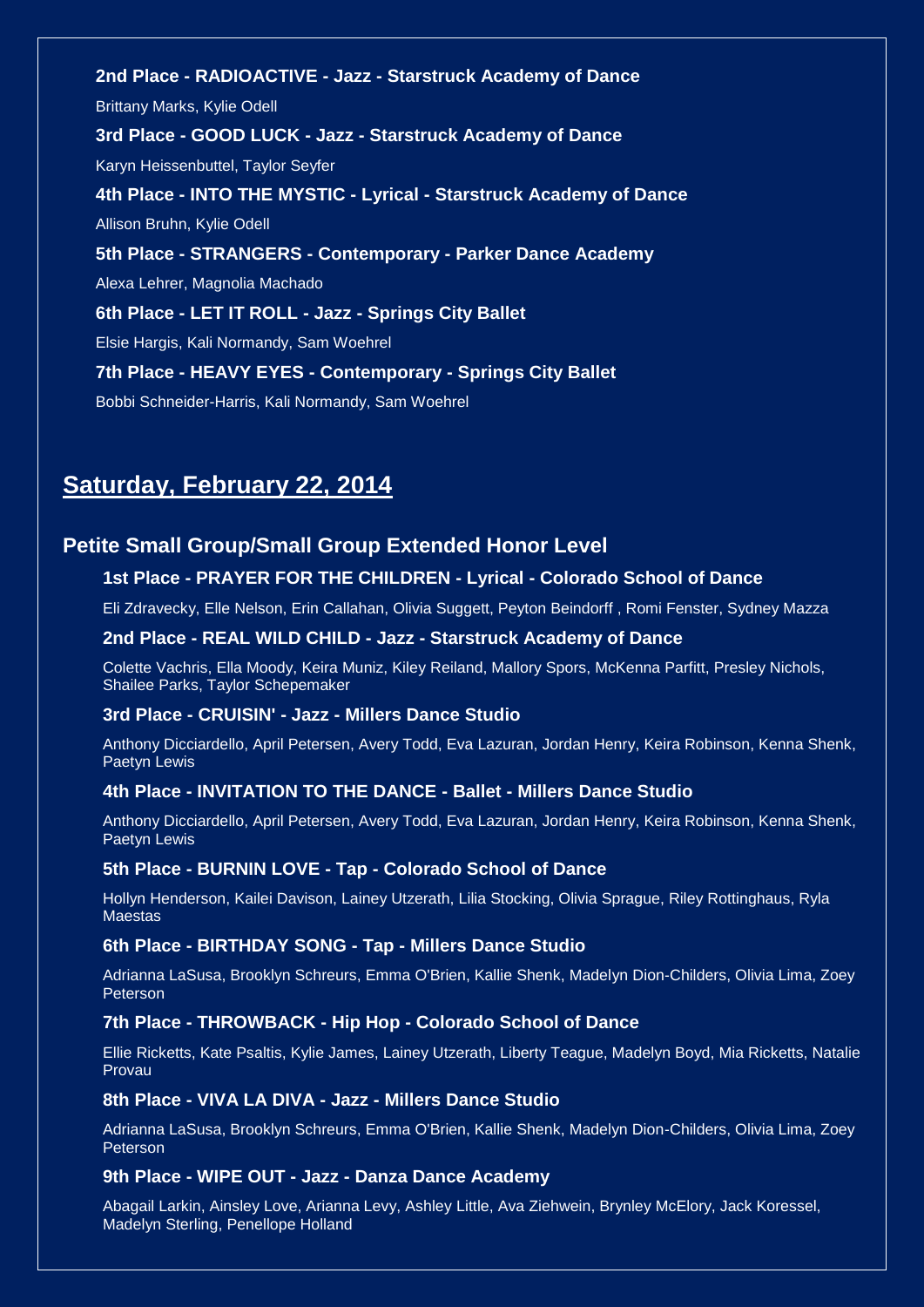### **10th Place - ORDINARY MIRACLE - Lyrical - Colorado School of Dance**

Emersyn Sprague, Hollyn Henderson, Kailei Davison, Lainey Utzerath, Lilia Stocking, Olivia Sprague, Riley Rottinghaus, Ryla Maestas

## **Petite Small Group/Small Group Extended Supreme Level**

#### **1st Place - DIVA DOLLS - Jazz - Starstruck Academy of Dance**

Aaliyah Kikumoto, Colette Vachris, Kayleigh Muniz, Keira Muniz, Mallory Spors, Maya Snell, Shailee Parks, Zoe Parks Dukeminier

#### **2nd Place - I SEE YOU - Lyrical - Rocky Mountain School of Dance**

Addi Samter, Emersen Roper-Kvitek, Jada Anderson, Kalah Jackson, Meghan Chen, Rylan Roberts, Sasha Estes

#### **3rd Place - EASE ON DOWN THE ROAD - Tap - Millers Dance Studio**

Brooklynn Browning, Isabella LaSusa, Jordyn Richard, Karis Peterson, Madison Butterfield, Mariah Mergerson, Monique Lima, Olivia Blatherwick

#### **4th Place - DREAM - Lyrical - Colorado School of Dance**

Annie Bard, Cambelle Danko, Elizabeth Ahrens, Katherine Dailey, Peighton Danko, Romi Fenster, Samantha Samuels, Sienna Fisher, Sierra Titera

#### **5th Place - RUBY BLUE - Jazz - Rocky Mountain School of Dance**

Addi Samter, Emersen Roper-Kvitek, Jada Anderson, Kalah Jackson, Meghan Chen, Rylan Roberts, Sasha Estes

#### **6th Place - PARTY IN THE USA - Hip Hop - Rocky Mountain School of Dance**

Addi Samter, Emersen Roper-Kvitek, Jada Anderson, Kalah Jackson, Meghan Chen, Rylan Roberts, Sasha Estes

## **Honor Level Special Awards**

### **Choreography Award (Petite)**

#### **Ballet Small Group - INVITATION TO THE DANCE - Millers Dance Studio - Lesley Henry**

## **Supreme Level Special Awards**

### **Choreography Award (Petite)**

**Jazz Small Group - DIVA DOLLS - Starstruck Academy of Dance - Mary Ann Muniz**

### **Petite Large Group/Large Group Extended Honor Level**

#### **1st Place - LOVE BUG - Tap - Colorado School of Dance**

Brooke Montgomery, Charlese Graeber, Emma Brown, Garrett Colwell, Kate Smith, Kayla Bars, Kyla Croswhite, Kyra Helvig, Lauren Powell, Mya Litzau

#### **2nd Place - PURPLE PEOPLE EATER - Jazz - Colorado School of Dance**

Brooke Montgomery, Charlese Graeber, Emma Brown, Garrett Colwell, Kate Smith, Kayla Bars, Kyla Croswhite, Kyra Helvig, Lauren Powell, Mya Litzau

#### **3rd Place - BING BANG - Open - Colorado School of Dance**

Amanda Neuder, Eli Zdravecky, Elle Nelson, Emersyn Sprague, Erin Callahan, Hollyn Henderson, Kailei Davison, Lainey Utzerath, Lilia Stocking, Micaela Kenny, Olivia Sprague, Olivia Suggett, Peyton Beindorff , Riley Rottinghaus, Ryla Maestas, Sydney Mazza

#### **4th Place - SUMMER FUN - Tap - Millers Dance Studio**

Anthony Dicciardello, April Petersen, Ashley Baker, Avery Todd, Eva Lazuran, Jordan Henry, Keira Robinson, Kenna Shenk, Paetyn Lewis, Savannah Barish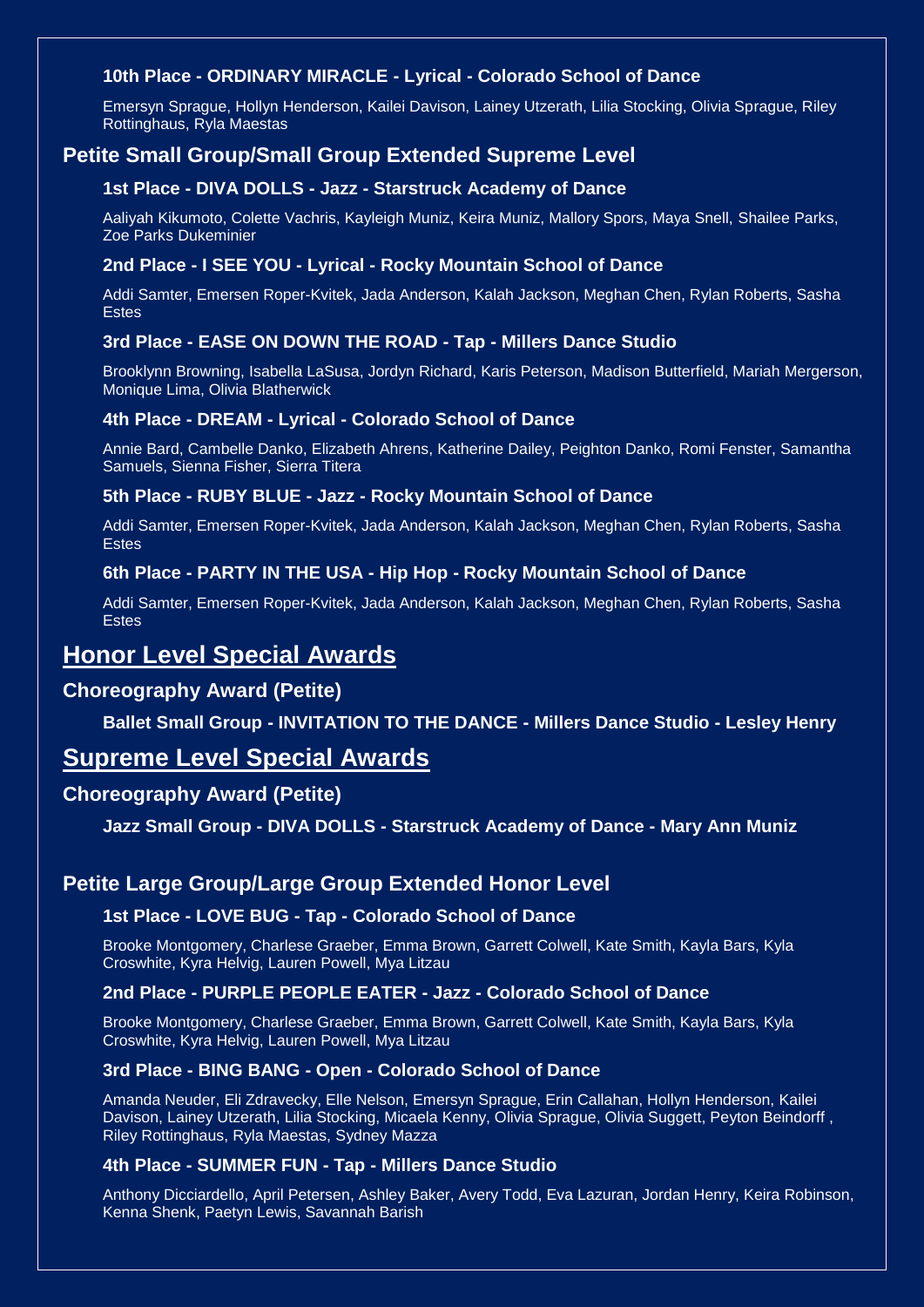## **Petite Large Group/Large Group Extended Supreme Level**

### **1st Place - YANKEE DOODLE - Tap - Colorado School of Dance**

Annie Bard, Ava Woolverton, Cambelle Danko, Devyn Hubbs, Elizabeth Ahrens, Kasey Fox, Katherine Dailey, Peighton Danko, Samantha Samuels, Sierra Titera

#### **2nd Place - FOLLOW THE LEADER - Jazz - Colorado School of Dance**

Annie Bard, Ava Woolverton, Cambelle Danko, Elizabeth Ahrens, Elle Nelson, Jade Robb, Katherine Dailey, Peighton Danko, Romi Fenster, Samantha Samuels, Sierra Titera

#### **3rd Place - PARTY ROCKERS - Hip Hop - Starstruck Academy of Dance**

Aaliyah Kikumoto, Aryanna Whitfield, Colette Vachris, Ella Moody, Hannah Hall, Kayleigh Muniz, Keira Muniz, Kiley Reiland, Kristina Oddo, Mallory Spors, Maya Snell, Peri Silverman, Presley Nichols, Ruby Silverman, Shailee Parks, Zoe Parks Dukeminier

#### **4th Place - LULLABY - Lyrical - Millers Dance Studio**

Ashley Baker, Brooklynn Browning, Isabella LaSusa, Jordyn Richard, Karis Peterson, Madison Butterfield, Mariah Mergerson, Monique Lima, Olivia Blatherwick, Savannah Barish

#### **5th Place - PROJECT RUNWAY - Jazz - Millers Dance Studio**

Ashley Baker, Brooklynn Browning, Isabella LaSusa, Jordyn Richard, Karis Peterson, Madison Butterfield, Mariah Mergerson, Monique Lima, Olivia Blatherwick, Savannah Barish

## **Honor Level Special Awards**

### **Choreography Award (Petite)**

**Tap Large Group - LOVE BUG - Colorado School of Dance - Amy Colwell**

## **Supreme Level Special Awards**

### **Choreography Award (Petite)**

**Tap Large Group - YANKEE DOODLE - Colorado School of Dance - Kate Vallee**

### **Petite Line/Line Extended/Production Supreme Level**

#### **1st Place - WILD WILD WEST - Hip Hop - Millers Dance Studio**

Alyssa Lukenbill, Anthony Dicciardello, April Petersen, Ashley Baker, Ashton Silva, Brooklynn Browning, Cassie Lyon, Elizabeth Sandler, Emma Reichert, Eva Lazuran, Isabella LaSusa, Jadyn Yarborough, Jaelyn Martinez-Lewis, Jenelle Martin, Jonathan Jaramillo, Jordan Henry, Jordyn Richard, Kaitlynn Wright, Karis Peterson, Kayla Sim, Keira Robinson, Kennedy Righthouse, Mariah Mergerson, Monique Lima, Olivia Blatherwick, Paetyn Lewis, Savannah Barish, Sydni Billingsley, Zackery Parker

### **Junior Small Group/Small Group Extended Honor Level**

#### **1st Place - BELIEF - Lyrical - Colorado School of Dance**

Avarie Sprague, Kimora Solis, Liam Teagarden, Logan Van Engen, Sienna Fisher, Sydney Samuels, Tyler **Tuska** 

#### **2nd Place - SWING WITH ME - Tap - Millers Dance Studio**

Ashton Silva, Isabelle Ford, Jenelle Martin, Kaliann Wiley-Bostwick, Kayla Sim, Kennedy Righthouse, Kida **Benkers** 

#### **3rd Place - FORGET YOU - Jazz - Colorado School of Dance**

Avarie Sprague, Chloe Wheeler, Kimora Solis, Liam Teagarden, Logan Van Engen, Sydney Samuels, Tyler Tuska

#### **4th Place - DYNAMITE - Pom Pon - Colorado School of Dance**

Abbey Nolan, Aleksi Deets, Katie Therrien, Kylie Brown, Morgan Richey, Presleigh Thomas, Sara Fox, Shale **Demuth**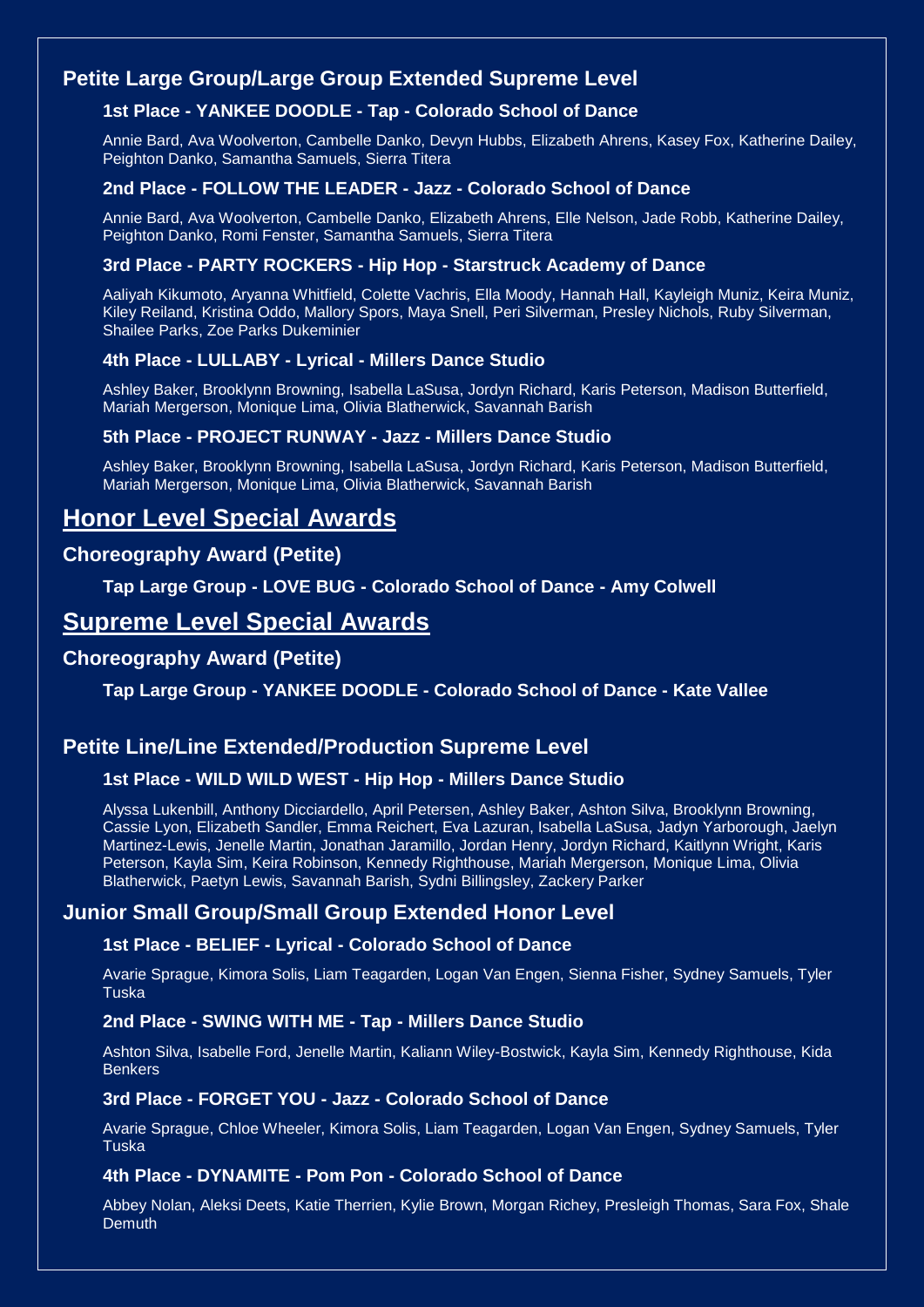#### **5th Place - SWAGGER JAGGER - Pom Pon - Artistry in Motion**

Alyse Ellenwood, Aubrey Ellenwood, Brooklyn Braswell, Kyra Elliott, Megan Hartzer, Mia Pepper, Olivia Ellenwood, Stephanie Adams, Willow Cook

#### **6th Place - LET'S DANCE - Jazz - Millers Dance Studio**

Ashton Silva, Isabelle Ford, Jenelle Martin, Kaliann Wiley-Bostwick, Kayla Sim, Kennedy Righthouse, Kida Benkers

#### **7th Place - I WISH - Tap - Colorado School of Dance**

Amanda Neuder, Elle Nelson, Erin Callahan, Micaela Kenny, Olivia Suggett, Peyton Beindorff , Sydney Mazza

#### **8th Place - DON'T RAIN ON MY PARADE - Musical Theater - Millers Dance Studio**

Ashton Silva, Isabelle Ford, Jenelle Martin, Kaliann Wiley-Bostwick, Kayla Sim, Kennedy Righthouse, Kida Benkers

#### **9th Place - I NEED YOUR LOVE - Pom Pon - Colorado School of Dance**

Caley Gale, Camdyn Beery, Emma Crowley, Jade Robb, Kaitlyn Shupe, Madeleine Baines, Megan McCready, Sarah Wagner, Sierra Titera

#### **10th Place - SWEET DREAMS - Lyrical - Millers Dance Studio**

Ashton Silva, Isabelle Ford, Jenelle Martin, Kaliann Wiley-Bostwick, Kayla Sim, Kida Benkers

### **Junior Small Group/Small Group Extended Supreme Level**

### **1st Place - MOMMA'S PLACE - Jazz - Starstruck Academy of Dance**

Bianca Harris, Devon Wilkins, Elise Nisonoff, Hailey Hall, Karli Ottmann, Rebekah Spors, Sabrina Vachris, Tiamana Bartlett, Trinity Straayer

#### **2nd Place - CAN'T TOUCH IT - Jazz - Starstruck Academy of Dance**

Aaliyah Kikumoto, Abigal Reed, Bianca Harris, Chloe Snyder, Devon Wilkins, Kayleigh Muniz, Olivia Kokes, Rebekah Spors

#### **3rd Place - THE BOX - Modern - Starstruck Academy of Dance**

Aaliyah Kikumoto, Abigal Reed, Bianca Harris, Caroline Gruber, Devon Wilkins, Kayleigh Muniz, Kristina Oddo, Maya Snell

#### **4th Place - HONEST - Lyrical - Rocky Mountain School of Dance**

Brooke Jordan, Capri Recce, Isabela Estes, Jasmine Burch, Jasmine Toney, Kayla Simon, Shyanne Higginson

#### **5th Place - MY BOYFRIEND'S BACK - Tap - Millers Dance Studio**

Alyssa Lukenbill, Cassie Lyon, Elizabeth Sandler, Emma Reichert, Jadyn Yarborough, Jaelyn Martinez-Lewis, Jonathan Jaramillo, Kaitlynn Wright, Zackery Parker

#### **6th Place - THAT PARTY - Jazz - Dream Team Dance Company**

Avery Miller, Brooklin Keller, Carlie Fajardo, Chelsey Nguyen, Ellie White, Isabella Pierro, Kaela Fajardo, Madyson Thomas, Mia Harris

#### **7th Place - WIPEOUT - Tap - Starstruck Academy of Dance**

Aaliyah Kikumoto, Abigal Reed, Devon Wilkins, Hannah Hall, Kayleigh Muniz, Kristina Oddo, Maya Snell, Zoe Parks Dukeminier

#### **8th Place - WINGS - Jazz - Rocky Mountain School of Dance**

Analicia Burgos, Brady Roper-Kvitek, Brooke Ferland, Clara Strange, Emerson Ramos, Emily Scott, Hailey Nelson, Isabela Estes, Sydona Young

#### **9th Place - HUNTER - Contemporary - Colorado School of Dance**

Addison Weeder, Elizabeth Hossack, Maddie Mesher, Madeline Dailey, Marissa Madigan, Rylee Paige Morgan

#### **10th Place - ALL I DO - Tap - Colorado School of Dance**

Ashley Kenny, Elizabeth Hossack, Madeline Dailey, Rylee Paige Morgan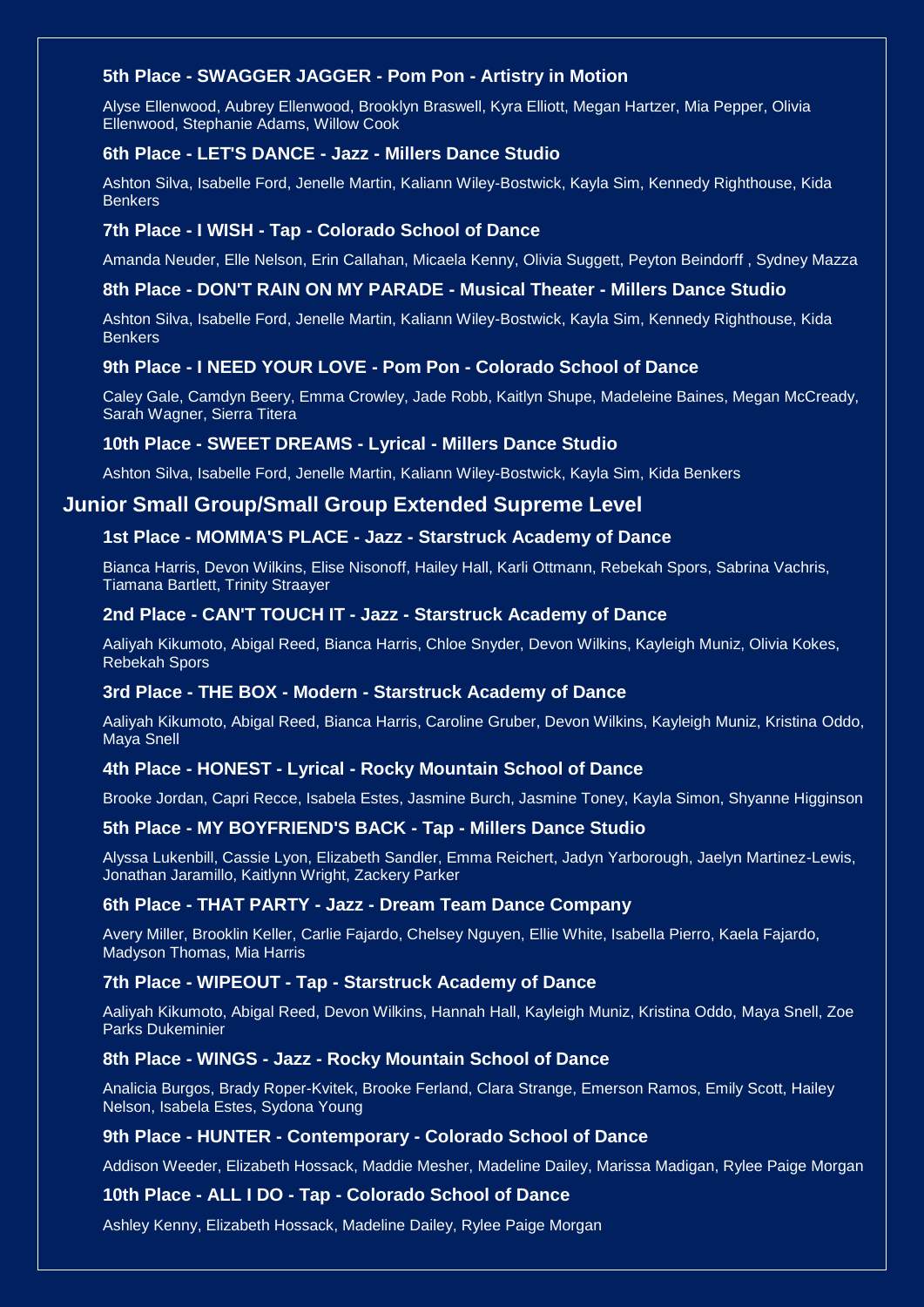# **Honor Level Special Awards**

## **The Judges Choice Award (Junior)**

**Jazz Small Group - FORGET YOU - Colorado School of Dance - Cricket Keller**

## **Choreography Award (Junior)**

**Jazz Small Group - FORGET YOU - Colorado School of Dance - Cricket Keller**

# **Supreme Level Special Awards**

## **Choreography Award (Junior)**

**Jazz Small Group - CAN'T TOUCH IT - Starstruck Academy of Dance - Tina Sidoni**

## **Junior Large Group/Large Group Extended Honor Level**

## **1st Place - LEADER OF THE BAND - Tap - Colorado School of Dance**

Addison Weeder, Ashleigh Piel, Chloe Wheeler, Eli Zdravecky, Elise Ancell, Gianna Lucarelli, Kimora Solis, Liam Teagarden, Logan Van Engen, Marissa Madigan, Sienna Fisher, Sophie Swisher, Sydney Samuels, Tyler Tuska

## **2nd Place - BEAT MASTERS - Hip Hop - Starstruck Academy of Dance**

Abby Lis, Alexa Narlinger, Alexandra Berlin, Caroline Atkinson, Georgia Kane, Kamryn Sakic, Lauren Chole, Lila Sacha, Lily Mulqueen, Molly McDonald, Morgan Helm, Rachel Cosby, Sophie Ackerman, Tatum Reading

## **3rd Place - SAVE THE WORLD - Hip Hop - Colorado School of Dance**

Caley Gale, Camdyn Beery, Emma Crowley, Grant Miks, Jade Robb, Kaitlyn Shupe, Liam Teagarden, Madeleine Baines, Megan McCready, Nathan Lucken, Sarah Wagner, Sierra Titera

## **4th Place - MIRACLE - Musical Theater - Colorado School of Dance**

Ashleigh Piel, Avarie Sprague, Chloe Wheeler, Eli Zdravecky, Elle Nelson, Gianna Lucarelli, Kimora Solis, Liam Teagarden, Logan Van Engen, Peyton Beindorff , Sienna Fisher, Sydney Samuels, Tyler Tuska

## **5th Place - TIGHT ROPE - Jazz - Starstruck Academy of Dance**

Abby Lis, Alexa Narlinger, Alexandra Berlin, Caroline Atkinson, Georgia Kane, Kamryn Sakic, Lauren Chole, Lila Sacha, Lily Mulqueen, Molly McDonald, Morgan Helm, Rachel Cosby, Sophie Ackerman, Tatum Reading

## **Junior Large Group/Large Group Extended Supreme Level**

## **1st Place - NOTE TO GOD - Lyrical - Starstruck Academy of Dance**

Aaliyah Kikumoto, Amelia Harvey, Ashley Seyfer, Bianca Harris, Caitlyn Harvey, Elise Nisonoff, Hailey Hall, Karli Ottmann, Rebekah Spors, Sabrina Vachris, Samantha Colombi, Tiamana Bartlett, Trinity Straayer

## **2nd Place - THRIFT SHOP - Hip Hop - Millers Dance Studio**

Alyssa Lukenbill, Emma Reichert, Isabella LaSusa, Jaelyn Martinez-Lewis, Jonathan Jaramillo, Karis Peterson, Madison Butterfield, Mariah Mergerson, Monique Lima, Sydni Billingsley, Zackery Parker

## **3rd Place - SHAWTY GET LOOSE - Hip Hop - Starstruck Academy of Dance**

Abigal Reed, Amelia Harvey, Bianca Harris, Caitlyn Harvey, Chloe Snyder, Devon Wilkins, Elise Nisonoff, Kylie Walsh, Sabrina Vachris, Samantha Colombi, Tiamana Bartlett

## **4th Place - SAVE ME - Contemporary - Rocky Mountain School of Dance**

Anneliese Pesce, Brooke Jordan, Capri Recce, Grace Armijo, Jasmine Burch, Jasmine Toney, Jenna Ficco, Joey Armijo, Kayla Simon, Shyanne Higginson, Talia Recce

## **5th Place - INSTANT REPLAY - Jazz - Starstruck Academy of Dance**

Aaliyah Kikumoto, Abigal Reed, Amelia Harvey, Bianca Harris, Caroline Gruber, Hannah Hall, Jane Burton, Kayleigh Muniz, Kristina Oddo, Maya Snell, Olivia Kokes, Peri Silverman, Rachel Lindell, Ruby Silverman, Zoe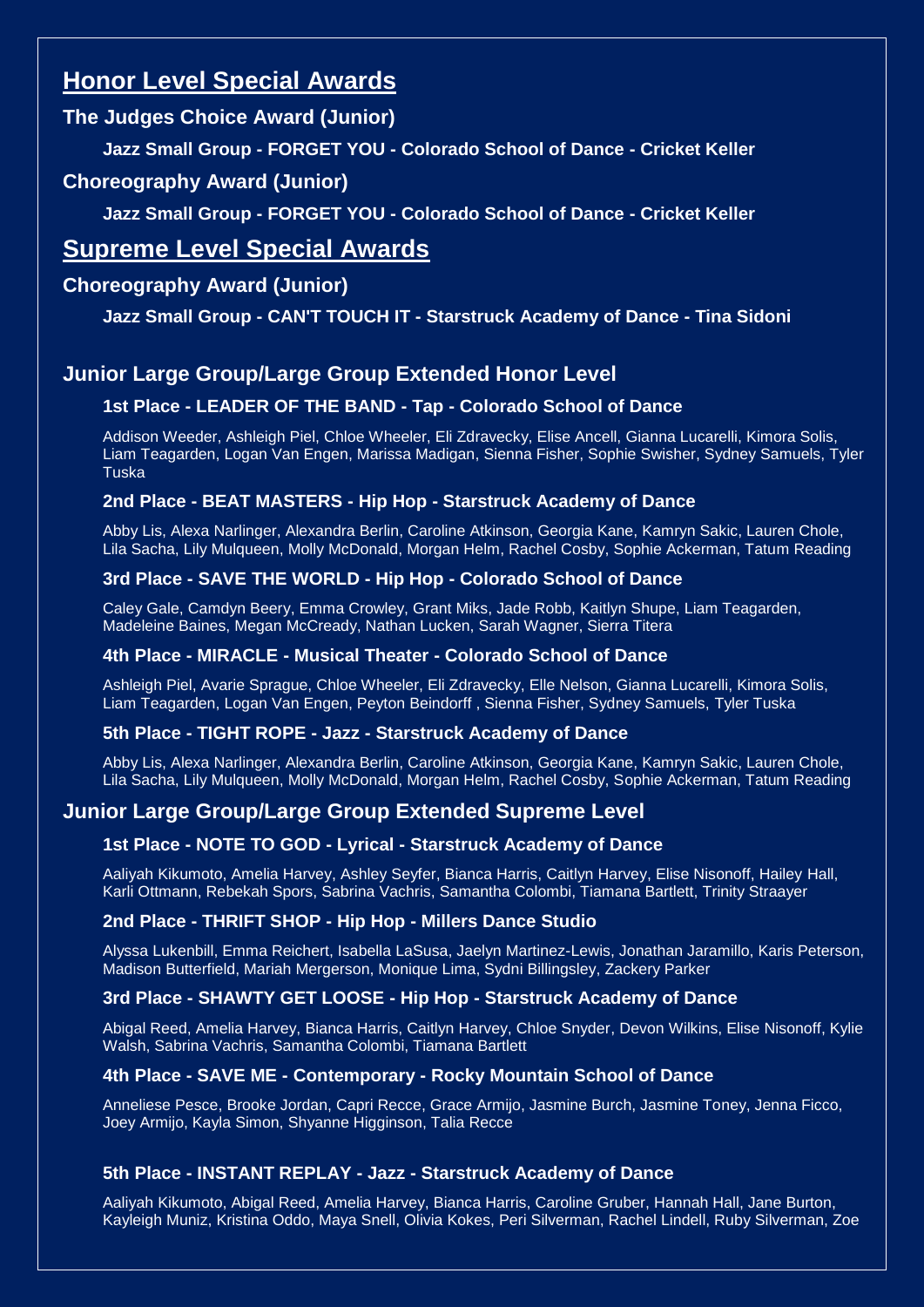Parks Dukeminier

#### **6th Place - LIGHT IT UP - Jazz - Millers Dance Studio**

Alyssa Lukenbill, Cassie Lyon, Elizabeth Sandler, Emma Reichert, Jadyn Yarborough, Jaelyn Martinez-Lewis, Jonathan Jaramillo, Kaitlynn Wright, Sydni Billingsley, Zackery Parker

#### **7th Place - DANCE UNTIL WE DROP - Jazz - Rocky Mountain School of Dance**

Anneliese Pesce, Brooke Jordan, Capri Recce, Grace Armijo, Jasmine Burch, Jasmine Toney, Jenna Ficco, Joey Armijo, Kayla Simon, Shyanne Higginson

#### **8th Place - SCREAM AND SHOUT - Hip Hop - Colorado School of Dance**

Abbey Nolan, Addison Weeder, Annie Bard, Ava Woolverton, Avarie Sprague, Camdyn Beery, Elizabeth Ahrens, Emma Crowley, Katherine Dailey, Kimora Solis, Marissa Madigan, Nathan Lucken, Peighton Danko, Rylee Paige Morgan, Sienna Fisher

#### **9th Place - SIMPLE MAN - Lyrical - Millers Dance Studio**

Alyssa Lukenbill, Cassie Lyon, Elizabeth Sandler, Emma Reichert, Jadyn Yarborough, Jaelyn Martinez-Lewis, Jonathan Jaramillo, Kaitlynn Wright, Sydni Billingsley, Zackery Parker

#### **10th Place - PRIMADONNA - Jazz - Starstruck Academy of Dance**

Amelia Harvey, Caroline Gruber, Jane Burton, Kristina Oddo, Leslie Kough, Maya Snell, Nina Lopez, Peri Silverman, Rachel Lindell, Ruby Silverman, Victoria Kim

## **Honor Level Special Awards**

### **Choreography Award (Junior)**

**Jazz Large Group - TIGHT ROPE - Starstruck Academy of Dance - Bree Graves**

## **Supreme Level Special Awards**

### **Choreography Award (Junior)**

**Lyrical Large Group - NOTE TO GOD - Starstruck Academy of Dance - Lisa Odell**

### **Junior Line/Line Extended/Production Supreme Level**

#### **1st Place - WONKA - Production - Danza Dance Academy**

Abagail Larkin, Abigail Fryhover, Ainsley Love, Alex Bridges, Allison Burgess, Alyssa Rossi, Arianna Levy, Ashley Little, Ava Ziehwein, Ben Pollet, Brandi Walker, Brooklyn Pedersen, Brynley McElory, Camille Holland, Elise Becker, Ellery McQueen, Emily Moreau, Emily Pedersen, Graycen Rosendahl, Hattie Erwin, Jade Stwalley, Joseph Cassidy, Julia Stwalley, Karlee Havelka, Katerina Graham, Kayla Dishuck, Kayla Merrill, Lea McCaffrey, Madelyn Sterling, Madison Barr, Mayte Porragas, Meagan Harkin, Nicole Rizley, Olivia Romero, Penellope Holland, Savannah Love

## **Teen Small Group/Small Group Extended Honor Level**

#### **1st Place - LOVE BY GRACE - Lyrical - Colorado School of Dance**

Ashley Kenny, Elizabeth Hossack, Emily Provan, Emma Hansen, Hayden Hubbs, Madalyn Nistal, Madeline Dailey, Maja Walker

#### **2nd Place - SHE'S GOT THE LOOK - Tap - Millers Dance Studio**

Amber Nelson, Anisha Cooper, Brooke Stencel, Danielle Krasauskas, Keremy Trembly, Laurelee Boon, Maddie Lawless, Mykena Mahan, Taylor Millson

#### **3rd Place - OVER THE LOVE - Contemporary - Colorado School of Dance**

Ashley Kenny, Emily Provan, Emma Hansen, Hayden Hubbs, Madalyn Nistal, Maja Walker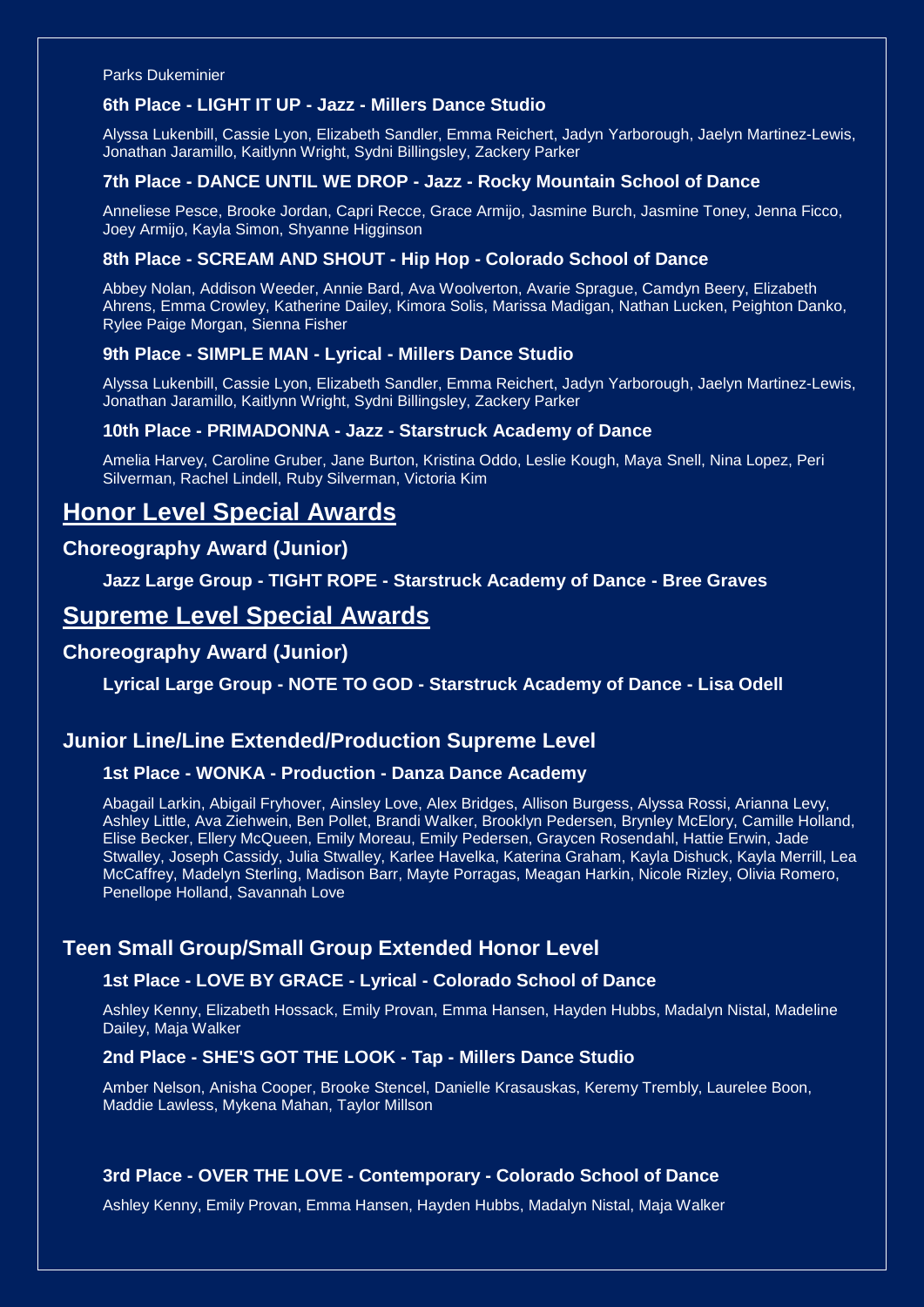#### **4th Place - LITTLE BAD GIRL - Hip Hop - Colorado School of Dance**

Alex Heim, Cade Mitchell, Chloe Stewart, Hailey Morrison, Kelsey Gross, Lindsey St. John, Lisa Culverhouse, Mckenzi Manuel, Megan Barisoff

#### **5th Place - SWEETHEART - Open - Colorado School of Dance**

Alyssa Piel, Kynlee Ericson, Makenzie Kumor, Taylor Zeto

#### **6th Place - SWITCH - Hip Hop - Artistry in Motion**

Allyson Raulie, Emily Moore, Kelly Carpenter, Nijwa Ned, Rachel Varney, Raevyn Quezada

#### **7th Place - RUBY BLUE - Jazz - Colorado School of Dance**

Alex Heim, Alyssa Piel, Kynlee Ericson, Makenzie Kumor, Taylor Zeto

#### **8th Place - BETTER TOGETHER - Contemporary - Artistry in Motion**

Aalexus Smith, Katie MacDonald, Kelly Carpenter, Nijwa Ned, Raevyn Quezada

#### **9th Place - NEW YORK, NEW YORK - Jazz - Danza Dance Academy**

Abigail Fryhover, Brooklyn Pedersen, Hattie Erwin, Karlee Havelka, Katerina Graham, Nicole Rizley

#### **10th Place - WILL YOU STILL LOVE ME - Open - Danza Dance Academy**

Alexandra Howell, Alexis Martin, Annie St. George, Emma Bender, Kendall Estep, Maegan Langenkamp

### **Teen Small Group/Small Group Extended Supreme Level**

#### **1st Place - SEARCH FOR LIFE - Open - Colorado School of Dance**

Ashley Kenny, Bethany Violett, Cora Johnson, Dalton Levine, Mackenzie VanNatta, Mason Van Engen, Olivia Bohrer, Rebecca Tuska, Rose Gilliard

#### **2nd Place - ANGELICA - Contemporary - Colorado School of Dance**

Bethany Violett, Cora Johnson, Mackenzie VanNatta, Mason Van Engen, Olivia Bohrer, Rebecca Tuska

#### **3rd Place - LITTLE BIRD - Jazz - Starstruck Academy of Dance**

Alicia Beebe, Anna Clay, Audrey Moreland, Chloe Snyder, Hallie Varto, Jillian Johnson, Katelynne Wilkins, Molly Wilson, Phoebe Aroesty

#### **4th Place - YOU AND I - Lyrical - Colorado School of Dance**

Bethany Violett, Cora Johnson, Dalton Levine, Mackenzie VanNatta, Mason Van Engen, Olivia Bohrer, Rebecca Tuska, Rose Gilliard

#### **5th Place - SEVEN NATION ARMY - Tap - Colorado School of Dance**

Dalton Levine, Mackenzie VanNatta, Maja Walker, Mason Van Engen, Olivia Bohrer, Rebecca Tuska, Rose **Gilliard** 

#### **6th Place - MOVE WITH ME - Jazz - Rocky Mountain School of Dance**

Allison Wipke, Aubrie Faville, Blayke Bayer, Chloe Patterson, Denna Fraley, Gia Ferrero, Samantha Taylor, Talia Recce, Valarie Milner

#### **7th Place - HO HEY - Lyrical - Rocky Mountain School of Dance**

Allison Wipke, Aubrie Faville, Blayke Bayer, Chloe Patterson, Gia Ferrero, Samantha Taylor, Talia Recce

#### **8th Place - NO LONGER - Lyrical - Springs City Ballet**

Alaysia Fischer, Amanda Aragon, Bobbi Schneider-Harris, Elsie Hargis, Kali Normandy, Mackenzie Goraczkowski, Sam Woehrel

#### **9th Place - NUMB - Contemporary - Springs City Ballet**

Alaysia Fischer, Amanda Aragon, Bobbi Schneider-Harris, Devan Raemisch, Elsie Hargis, Kali Normandy, Mackenzie Goraczkowski, Sam Woehrel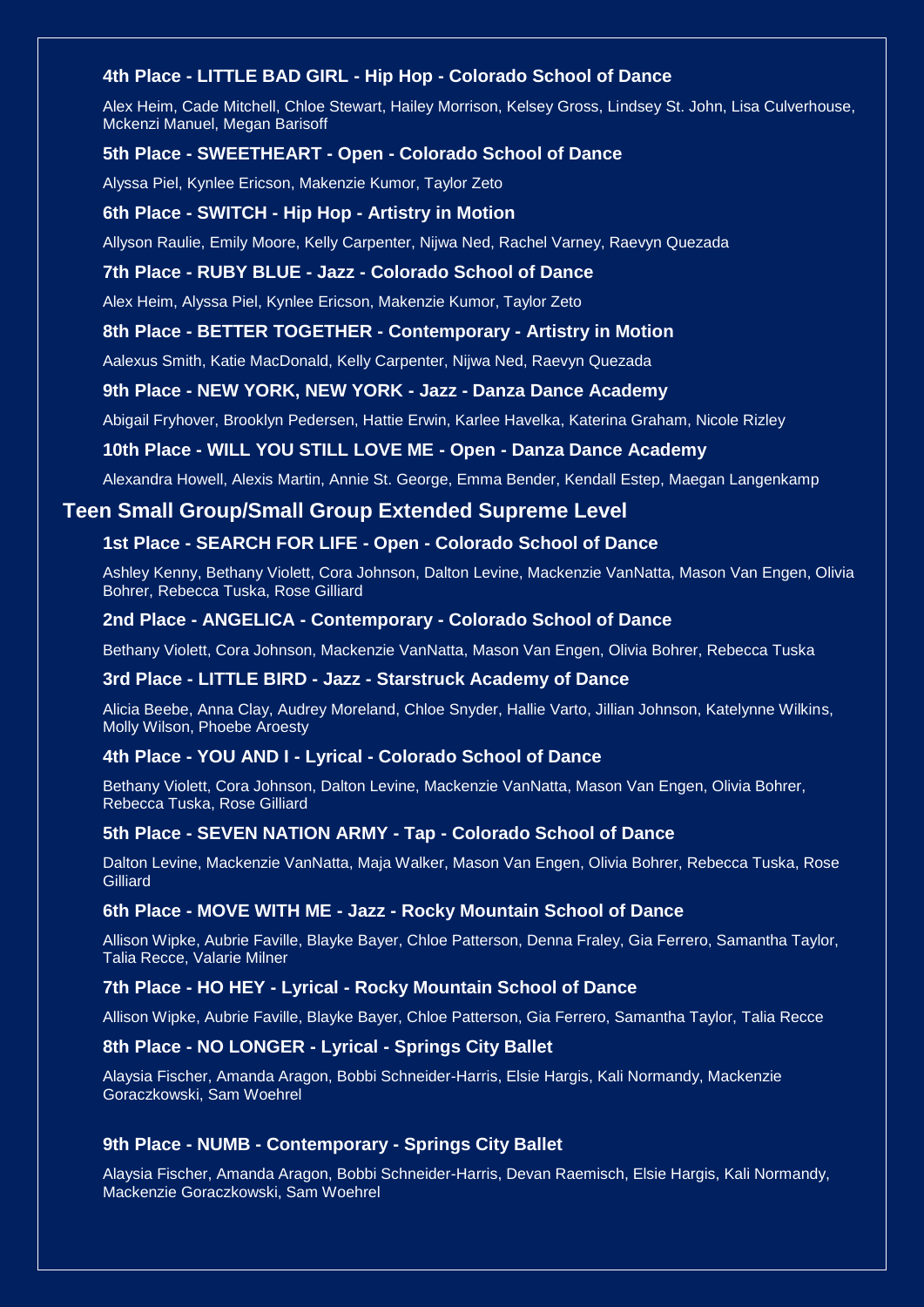### **10th Place - SPANISH SUITE - Pointe - Colorado School of Dance**

Bethany Violett, Cora Johnson, Emily Provan, Mackenzie VanNatta, Mason Van Engen

## **Honor Level Special Awards**

### **Choreography Award (Teen)**

**Contemporary Small Group - OVER THE LOVE - Colorado School of Dance - Cricket Keller**

## **Supreme Level Special Awards**

### **Choreography Award (Teen)**

#### **Contemporary Small Group - ANGELICA - Colorado School of Dance - Cricket Keller**

## **Teen Large Group/Large Group Extended Honor Level**

#### **1st Place - BOOM BOOM - Musical Theater - Millers Dance Studio**

Alexandra Jiminson, Amber Nelson, Anisha Cooper, Brooke Stencel, Danielle Krasauskas, Keremy Trembly, Laurelee Boon, Maddie Lawless, Mykena Mahan, Shaeli Weissman, Taylor Millson, Zackery Parker

#### **2nd Place - EVERYBODY - Hip Hop - Millers Dance Studio**

Alexandra Jiminson, Alexandra Lyon, Amber Nelson, Amy Knuckles, Anisha Cooper, Brooke Stencel, Danielle Krasauskas, Kayli Nelson, Maddie Lawless, Shaeli Weissman

#### **3rd Place - NITTY GRITTY - Jazz - Millers Dance Studio**

Alexandra Jiminson, Amber Nelson, Anisha Cooper, Brooke Stencel, Danielle Krasauskas, Keremy Trembly, Laurelee Boon, Maddie Lawless, Mykena Mahan, Shaeli Weissman, Taylor Millson

#### **4th Place - SKYSCRAPER - Lyrical - Millers Dance Studio**

Alexandra Jiminson, Amber Nelson, Anisha Cooper, Brooke Stencel, Danielle Krasauskas, Keremy Trembly, Laurelee Boon, Maddie Lawless, Mykena Mahan, Shaeli Weissman, Taylor Millson

#### **5th Place - KINDRED SPIRIT - Open - Artistry in Motion**

Aalexus Smith, Addisyn Raulie, Ashle Haines, Brooklyn Braswell, Christabelle Higley, Dylan Higley, Ella Youngs, Jesse Higley, Katie MacDonald, Kelly Carpenter, Marissa Baker, Megan Hartzer, Nijwa Ned, Raevyn Quezada, Stephanie Adams

### **Teen Large Group/Large Group Extended Supreme Level**

#### **1st Place - FOR THE PEOPLE - Character - Rocky Mountain School of Dance**

Allison Telgenhoff, Allison Wipke, Aubrie Faville, Blayke Bayer, Chloe Patterson, Denna Fraley, Emma Telgenhoff, Gia Ferrero, Jillian Gentzler, Maddie Beatty, Naomi Luna, Samantha Taylor, Talia Recce, Valarie **Milner** 

#### **2nd Place - PLANET EARTH - Contemporary - Starstruck Academy of Dance**

Alicia Beebe, Anna Clay, Annabel Hiben, Audrey Moreland, Carolyn Reichman, Hallie Varto, Maddy Vachris, Molly Wilson, Talia Shafer, Tracy Kammerer

#### **3rd Place - GROWN WOMAN - Jazz - Starstruck Academy of Dance**

Alicia Beebe, Allison Bruhn, Ashley Seyfer, Briana Odell, Brittany Marks, Hallie Varto, Kylie Odell, Mackenzie Purchase, Macy Brink, Molly Wilson, Olivia Moody, Samantha Colombi, Talia Shafer, Taylor Seyfer, Tracy Kammerer

#### **4th Place - HER OR NOTHING - Lyrical - Starstruck Academy of Dance**

Alicia Beebe, Anna Clay, Annabel Hiben, Ashley Seyfer, Audrey Moreland, Carolyn Reichman, Hallie Varto, Molly Wilson, Phoebe Aroesty, Samantha Colombi, Talia Shafer, Tracy Kammerer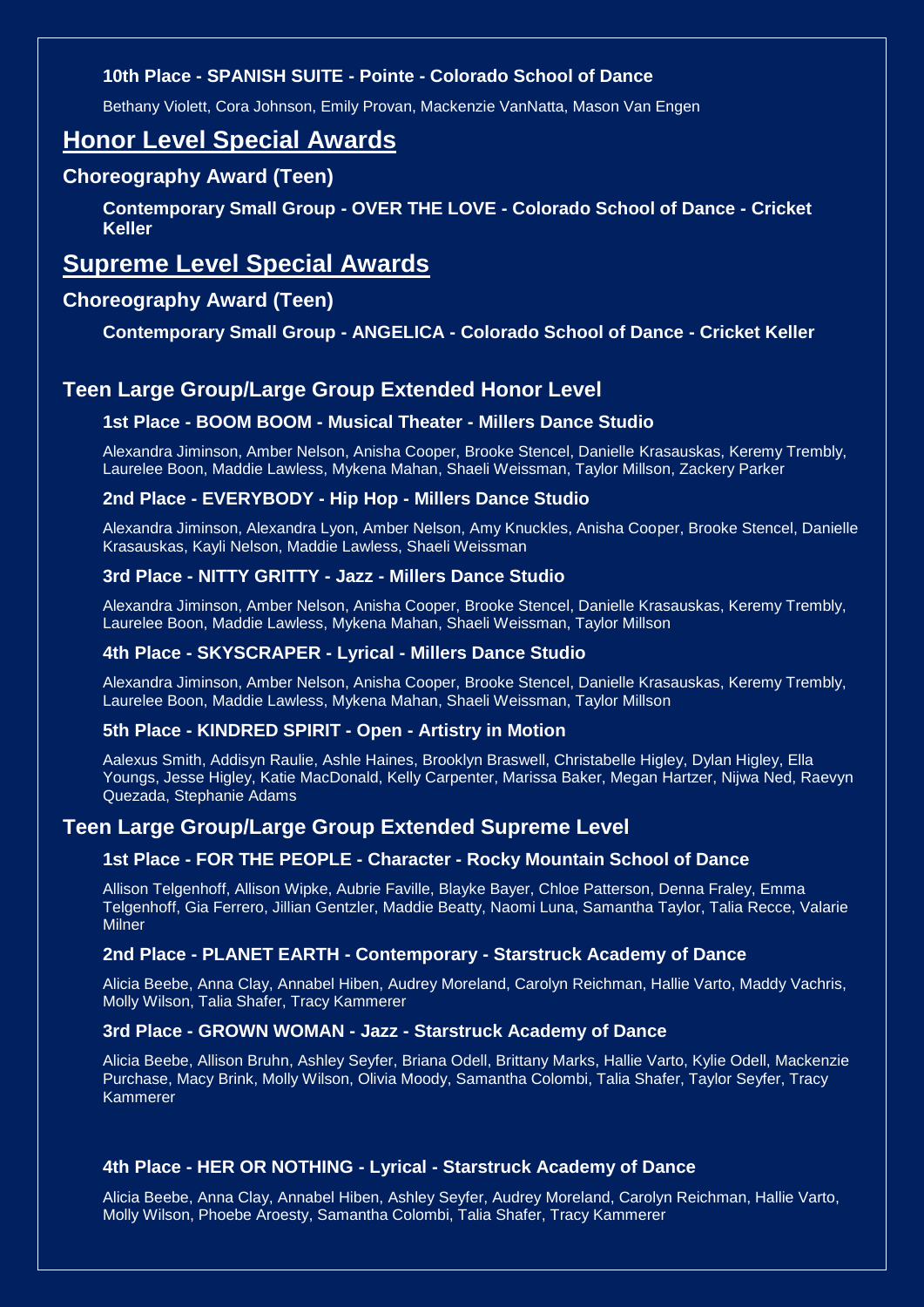#### **5th Place - SO ILL - Hip Hop - Colorado School of Dance**

Bethany Violett, Hannah Wankel, Keri Meehan, Lauren Dinapoli, Mackenzie VanNatta, Madeline Dailey, Morgan Howell, Olivia Bohrer, Phebe Potter, Skye Konrad

#### **6th Place - MISSY - Hip Hop - Starstruck Academy of Dance**

Abbey Eheart, Anna Clay, Annabel Hiben, Ashley Seyfer, Audrey Moreland, Hallie Varto, Kaelin Unks, Karyn Heissenbuttel, Molly Wilson, Morgan Laverty, Olivia Nagen, Tracy Kammerer

#### **7th Place - HIGH WATER EVERYWHERE - Tap - Rocky Mountain School of Dance**

Allison Wipke, Aubrie Faville, Blayke Bayer, Chloe Patterson, Denna Fraley, Gia Ferrero, Kembry Walton, Maddie Beatty, Naomi Luna, Samantha Taylor, Talia Recce, Valarie Milner

#### **8th Place - LET THE GROVE GET IN - Hip Hop - Rocky Mountain School of Dance**

Allison Telgenhoff, Allison Wipke, Aubrie Faville, Blayke Bayer, Chloe Patterson, Denna Fraley, Emma Telgenhoff, Gia Ferrero, Jillian Gentzler, Kembry Walton, Naomi Luna, Samantha Taylor, Talia Recce

#### **9th Place - MONEY - Musical Theater - Starstruck Academy of Dance**

Amelia Harvey, Anna Lehr, Annie Jares, Caitlyn Harvey, Caroline Gruber, Kristin Palyo, Lauren Henderson, Marissa Martinez, Mia Jackson, Nina Lopez, Rachel Lindell, Samantha Colombi, Sarah Gates

#### **10th Place - BRING IT ON - Musical Theater - Colorado School of Dance**

Ashley Kenny, Bethany Violett, Cade Mitchell, Cora Johnson, Dalton Levine, Elizabeth Hossack, Emma Hansen, Hayden Hubbs, Kynlee Ericson, Mackenzie VanNatta, Madalyn Nistal, Madeline Dailey, Maja Walker, Mary Hansen, Mason Van Engen, Mckenzi Manuel, Rebecca Tuska, Rylee Paige Morgan, Taylor Zeto

## **Honor Level Special Awards**

### **Choreography Award (Teen)**

**Musical Theater Large Group - BOOM BOOM - Millers Dance Studio - Carrie Parker**

### **Teen Line/Line Extended/Production Supreme Level**

#### **1st Place - DANCE - Jazz - Starstruck Academy of Dance**

Alicia Beebe, Anna Clay, Annabel Hiben, Ashley Seyfer, Audrey Moreland, Carolyn Reichman, Daisy Chadick, Hallie Varto, Hannah Reed, Jillian Johnson, Katelynne Wilkins, Mackenzie Purchase, Maddy Vachris, Megan Click, Molly Wilson, Morgan Laverty, Olivia Moody, Phoebe Aroesty, Samantha Colombi, Talia Shafer, Tiamana Bartlett, Tracy Kammerer

#### **2nd Place - APPLAUSE - Open - Rocky Mountain School of Dance**

Allison Telgenhoff, Allison Wipke, Anneliese Pesce, Aubrie Faville, Blayke Bayer, Brooke Jordan, Capri Recce, Chloe Patterson, Denna Fraley, Emma Telgenhoff, Gia Ferrero, Grace Armijo, Jasmine Burch, Jasmine Toney, Jenna Ficco, Jillian Gentzler, Joey Armijo, Kayla Simon, Kembry Walton, Maddie Beatty, Naomi Luna, Samantha Taylor, Shyanne Higginson, Talia Recce, Valarie Milner

#### **3rd Place - LET ME BE YOUR STAR - Production - Rocky Mountain School of Dance**

Allison Telgenhoff, Allison Wipke, Analicia Burgos, Anneliese Pesce, Aubrie Faville, Blayke Bayer, Brady Roper-Kvitek, Brooke Ferland, Brooke Jordan, Capri Recce, Chloe Patterson, Clara Strange, Denna Fraley, Emerson Ramos, Emily Scott, Emma Telgenhoff, Gia Ferrero, Hailey Nelson, Isabela Estes, Jasmine Burch, Jasmine Toney, Jenna Ficco, Jillian Gentzler, Kayla Simon, Kembry Walton, Maddie Beatty, Naomi Luna, Samantha Taylor, Shyanne Higginson, Sydona Young, Talia Recce, Valarie Milner

#### **4th Place - SEEING LIGHT THRU DARKNESS - Production - Starstruck Academy of Dance**

Abbey Eheart, Allison Bruhn, Anna Clay, Annabel Hiben, Ashley Seyfer, Audrey Moreland, Briana Odell, Brittany Marks, Carolyn Reichman, Chloe Snyder, Destiny Barber, Elise Nisonoff, Gigi Golden, Hallie Varto, Jillian Johnson, Kaelin Unks, Karli Ottmann, Karyn Heissenbuttel, Kelly Trask, Kylie Odell, Lauren Henderson, Mackenzie Purchase, Maddy Vachris, Molly Wilson, Olivia Kokes, Phoebe Aroesty, Talia Shafer, Taylor Seyfer, Tiamana Bartlett, Tracy Kammerer, Trinity Straayer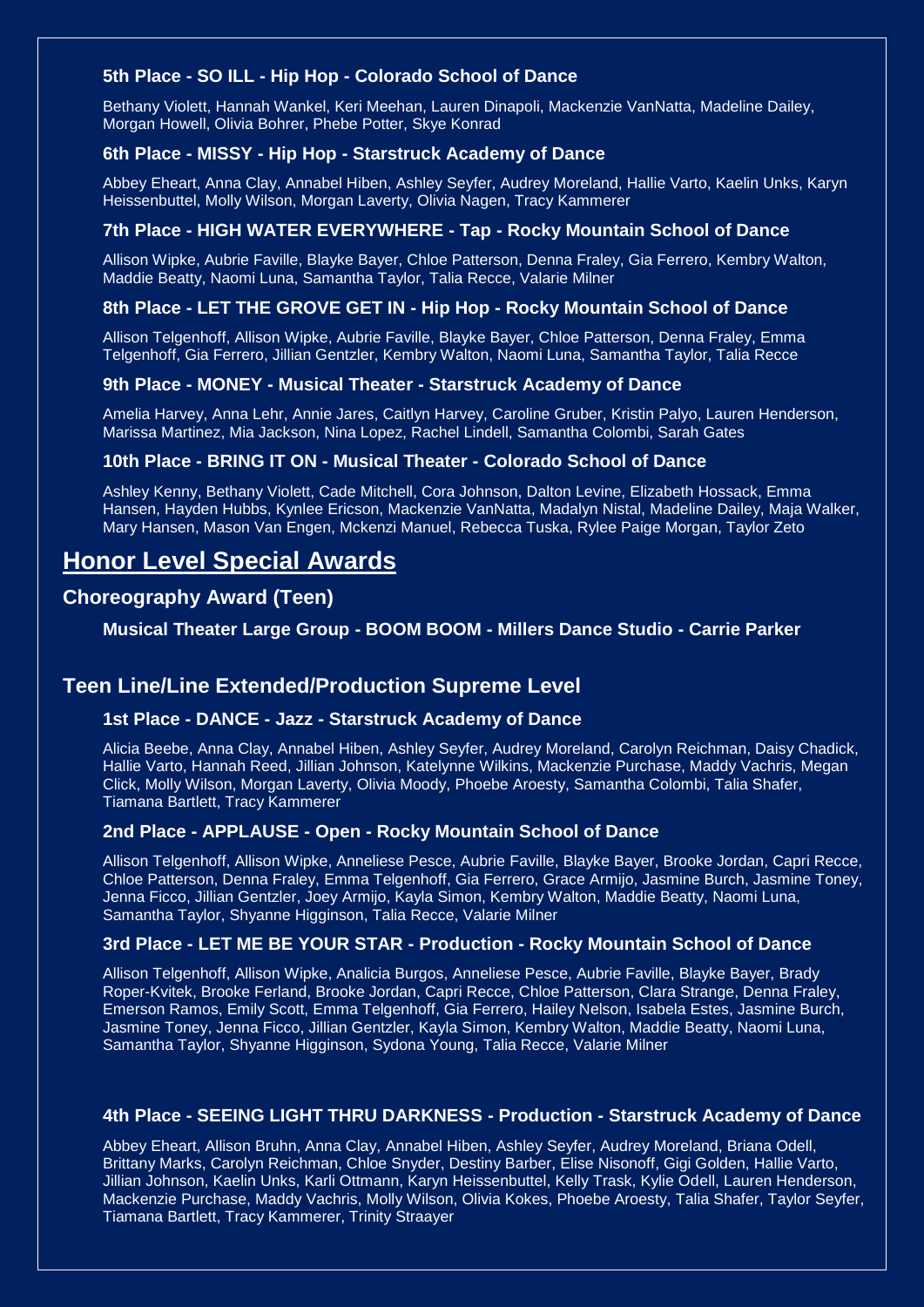### **5th Place - MOVIE NIGHT - Pom Pon - Colorado School of Dance**

Alex Heim, Cade Mitchell, Chloe Stewart, Emily Wilkes, Emma Jones, Hailey Morrison, Hannah Wankel, Kayla Steele, Kelsey Gross, Keri Meehan, Lauren Dinapoli, Lindsey St. John, Lisa Culverhouse, Mary Hansen, Mckenzi Manuel, Megan Barisoff, Morgan Howell, Phebe Potter, Rose Gilliard, Skye Konrad

## **Senior Small Group/Small Group Extended Supreme Level**

#### **1st Place - SAY SOMETHING - Contemporary - Rocky Mountain School of Dance**

Allison Telgenhoff, Allison Wipke, Aubrie Faville, Blayke Bayer, Denna Fraley, Gia Ferrero, Jillian Gentzler, Naomi Luna

#### **2nd Place - WITHOUT YOU - Lyrical - Starstruck Academy of Dance**

Briana Odell, Brittany Marks, Hannah Touchton, Kylie Odell, Macy Brink

#### **3rd Place - YOUNG & BEAUTIFUL - Contemporary - Starstruck Academy of Dance**

Briana Odell, Brittany Marks, Daisy Chadick, Hannah Touchton, Kylie Odell, Macy Brink, Natalie Stephens

#### **4th Place - #AWKWARD - Hip Hop - Rocky Mountain School of Dance**

Allison Telgenhoff, Allison Wipke, Aubrie Faville, Blayke Bayer, Denna Fraley, Gia Ferrero, Naomi Luna

#### **5th Place - STRANGE FRUIT - Contemporary - Starstruck Academy of Dance**

Alicia Beebe, Anna Clay, Audrey Moreland, Briana Odell, Daisy Chadick, Hallie Varto, Kylie Odell, Macy Brink, Samantha Colombi

#### **6th Place - CAT THIEVES - Hip Hop - Starstruck Academy of Dance**

Allison Bruhn, Briana Odell, Brittany Marks, Karyn Heissenbuttel, Kylie Odell, Mackenzie Purchase, Olivia Moody, Sydney Lazzell, Taylor Seyfer

#### **7th Place - BAD GAL - Jazz - Starstruck Academy of Dance**

Abbey Eheart, Baylie Durbon, Brea Giancaterino, Courtney Niemack, Gigi Golden, Karyn Heissenbuttel, Sydney Lazzell, Taylor Seyfer

#### **8th Place - SHUT IT DOWN - Open - Starstruck Academy of Dance**

Allison Bruhn, Briana Odell, Brittany Marks, Courtney Niemack, Hannah Touchton, Kylie Odell, Macy Brink, Natalie Stephens, Taylor Seyfer

#### **9th Place - PON DE FLOOR - Tap - Starstruck Academy of Dance**

Darolyn Barber, Destiny Barber, Gigi Golden, Madeline Reber, Megan Click, Samantha Hickerson

#### **10th Place - LET IT BE - Lyrical - Parker Dance Academy**

Alexa Lehrer, Kendall Scripter, Lindsey Eversole, Micayla Lander

## **Supreme Level Special Awards**

### **The Judges Choice Award (Senior)**

**Contemporary Small Group - SAY SOMETHING - Rocky Mountain School of Dance - Katrina Lairsmith**

### **Choreography Award (Senior)**

**Contemporary Small Group - STRANGE FRUIT - Starstruck Academy of Dance - Keri Herman**

### **Tribute to Dance Award (Highest Scoring Supreme Group)**

 **Jazz Line - DANCE - Starstruck Academy of Dance – Gil Mata & Lisa Holtz Odell**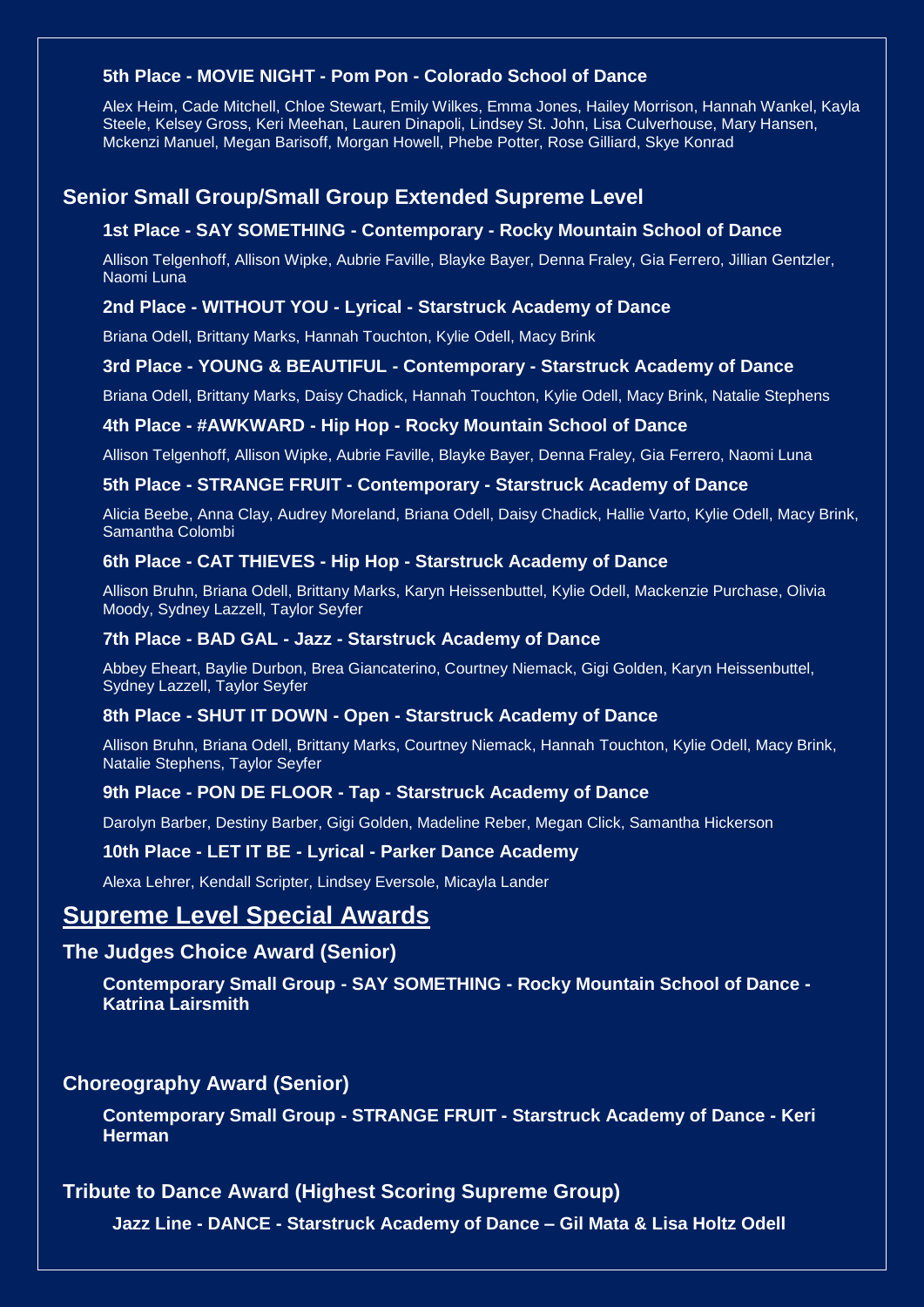## **Senior Large Group/Large Group Extended Supreme Level**

#### **1st Place - YOUTH - Open - Starstruck Academy of Dance**

Allison Bruhn, Anna Clay, Briana Odell, Brittany Marks, Carolyn Reichman, Hallie Varto, Karyn Heissenbuttel, Kylie Odell, Mackenzie Purchase, Molly Wilson, Talia Shafer, Taylor Seyfer, Tracy Kammerer

#### **2nd Place - INCANTATIONS - Jazz - Starstruck Academy of Dance**

Allison Bruhn, Baylie Durbon, Briana Odell, Brittany Marks, Courtney Niemack, Daisy Chadick, Hannah Reed, Hannah Touchton, Karyn Heissenbuttel, Kylie Odell, Mackenzie Purchase, Macy Brink, Morgan Laverty, Natalie Stephens, Olivia Moody, Taylor Seyfer

#### **3rd Place - COME TO AN END - Contemporary - Starstruck Academy of Dance**

Allison Bruhn, Brea Giancaterino, Briana Odell, Brittany Marks, Daisy Chadick, Hannah Touchton, Karyn Heissenbuttel, Kylie Odell, Macy Brink, Morgan Laverty, Natalie Stephens, Olivia Moody, Taylor Seyfer

#### **4th Place - SPENDER - Jazz - Starstruck Academy of Dance**

Abbey Eheart, Allison Gillen, Anna White, Aspen Gatz, Ayla Schuetz, Britta Kneevers, Destiny Barber, Hannah Weber, Katie Mueller, Kelly Trask, Meredith Schlely, Natalie Weber, Rachel Lehrman, Rachel Williams, Sydney Lazzell

#### **5th Place - BEAUTY & THE BEAST - Modern - Starstruck Academy of Dance**

Abbey Eheart, Allison Bruhn, Ayla Schuetz, Baylie Durbon, Brea Giancaterino, Courtney Niemack, Gigi Golden, Hannah Reed, Karyn Heissenbuttel, Mackenzie Purchase, Megan Click, Meredith Schlely, Morgan Laverty, Natalie Stephens

#### **6th Place - LEGS - Open - Starstruck Academy of Dance**

Abbey Eheart, Aspen Gatz, Ayla Schuetz, Brea Giancaterino, Gigi Golden, Jillian Johnson, Katelynne Wilkins, Katie Mueller, Madeline Reber, Megan Click, Meredith Schlely, Olivia Nagen, Sarah Ostrander, Sydney Lazzell

#### **7th Place - POISON - Open - Starstruck Academy of Dance**

Abbey Eheart, Ayla Schuetz, Britta Kneevers, Destiny Barber, Elizabeth Humston, Gigi Golden, Kaelin Unks, Katelynne Wilkins, Kelly Trask, Madeline Reber, Megan Click, Meredith Schlely, Morgan Laverty, Sarah Ostrander, Sydney Lazzell

#### **8th Place - I DIDN'T KNOW MY OWN STRENGTH - Lyrical - Starstruck Academy of Dance**

Abbey Eheart, Allison Gillen, Anna White, Aspen Gatz, Ayla Schuetz, Britta Kneevers, Courtney Niemack, Destiny Barber, Elizabeth Humston, Hannah Reed, Hannah Weber, Katie Mueller, Kelly Trask, Lauren Henderson, Madeline Reber, Marissa Martinez, Rachel Williams

## **Supreme Level Special Awards**

#### **Choreography Award (Senior)**

**Open Large Group - YOUTH - Starstruck Academy of Dance - Dee Caspary**

# **Sunday, February 23, 2014**

#### **Junior Solo Honor Level**

**1st Place - Annie Bard - Jazz - Colorado School of Dance**

**2nd Place - Mia Pepper - Acro/Gym - Artistry in Motion**

**3rd Place - Chloe Wheeler - Jazz - Colorado School of Dance**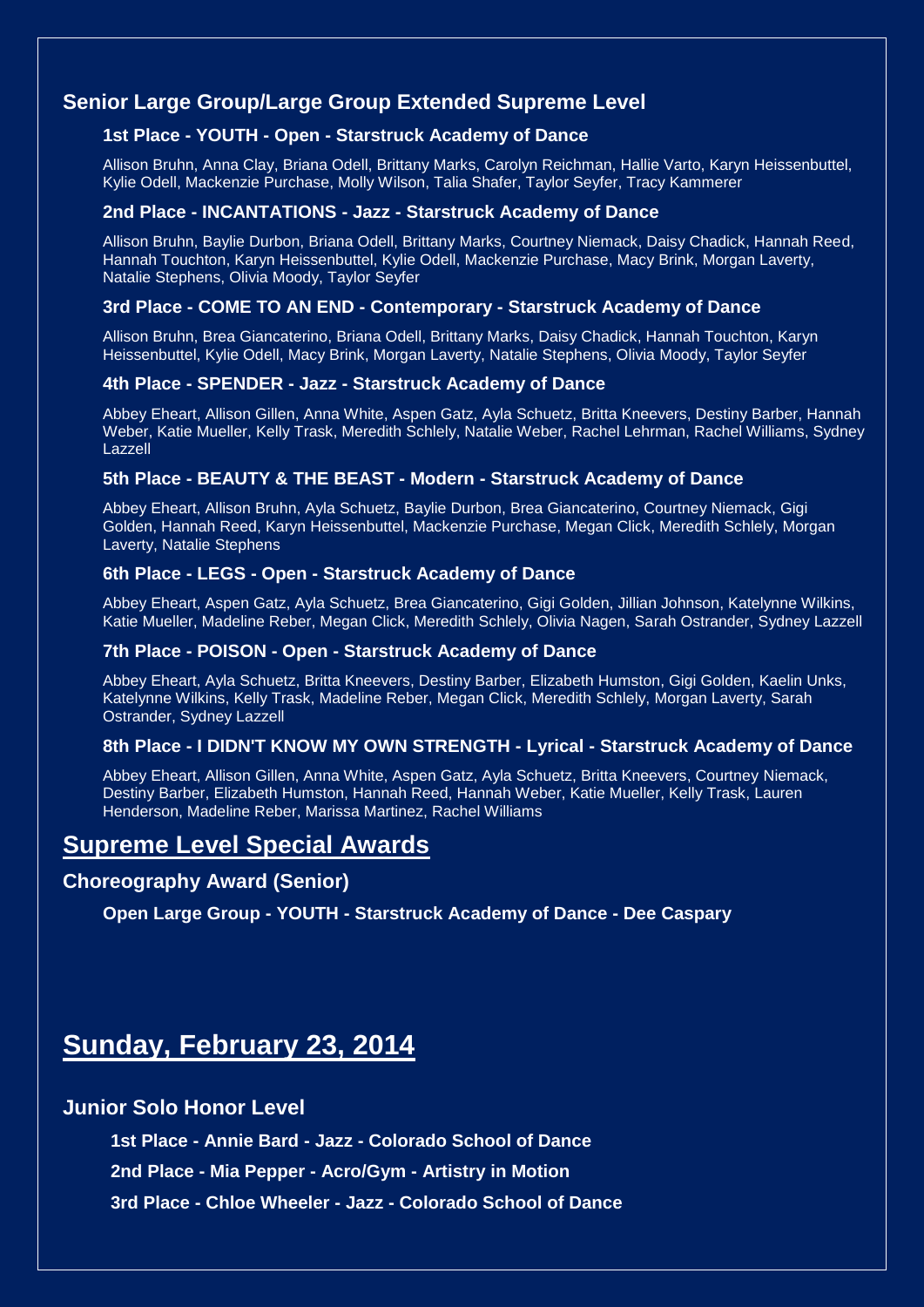**4th Place - Tyler Tuska - Tap - Colorado School of Dance 5th Place - Brooklyn Braswell - Jazz - Artistry in Motion 6th Place - Elizabeth Ahrens - Jazz - Colorado School of Dance 7th Place - Ashton Silva - Tap - Millers Dance Studio 8th Place - Kimora Solis - Open - Colorado School of Dance 9th Place - Sienna Fisher - Contemporary - Colorado School of Dance 10th Place - Caley Gale - Hip Hop - Colorado School of Dance**

### **Junior Solo Supreme Level**

**1st Place - Bianca Harris - Jazz - Starstruck Academy of Dance 2nd Place - Elizabeth Hossack - Jazz - Colorado School of Dance 3rd Place - Jonathan Jaramillo - Hip Hop - Millers Dance Studio 4th Place - Addison Weeder - Jazz - Colorado School of Dance 5th Place - Elizabeth Sandler - Open - Millers Dance Studio 6th Place - Abigal Reed - Jazz - Starstruck Academy of Dance 7th Place - Rebekah Spors - Jazz - Starstruck Academy of Dance 8th Place - Mia Harris - Lyrical - Dream Team Dance Company 9th Place - Shyanne Higginson - Lyrical - Rocky Mountain School of Dance 10th Place - Sydni Billingsley - Lyrical - Millers Dance Studio**

## **Honor Level Special Awards**

**Mr. Tribute 2nd Runner Up (Junior) Liam Teagarden - Colorado School of Dance Mr. Tribute 1st Runner Up (Junior) Tyler Tuska - Colorado School of Dance Mr. Tribute Winner (Junior) Ashton Silva - Millers Dance Studio Miss Tribute 2nd Runner Up (Junior) Brooklyn Braswell - Artistry in Motion Miss Tribute 1st Runner Up (Junior) Chloe Wheeler - Colorado School of Dance Miss Tribute Winner (Junior) Annie Bard - Colorado School of Dance Costume 2nd Runner Up (Junior) Annie Bard - Colorado School of Dance Costume 1st Runner Up (Junior) Kimora Solis - Colorado School of Dance Costume Winner (Junior) Brooklyn Braswell - Artistry in Motion**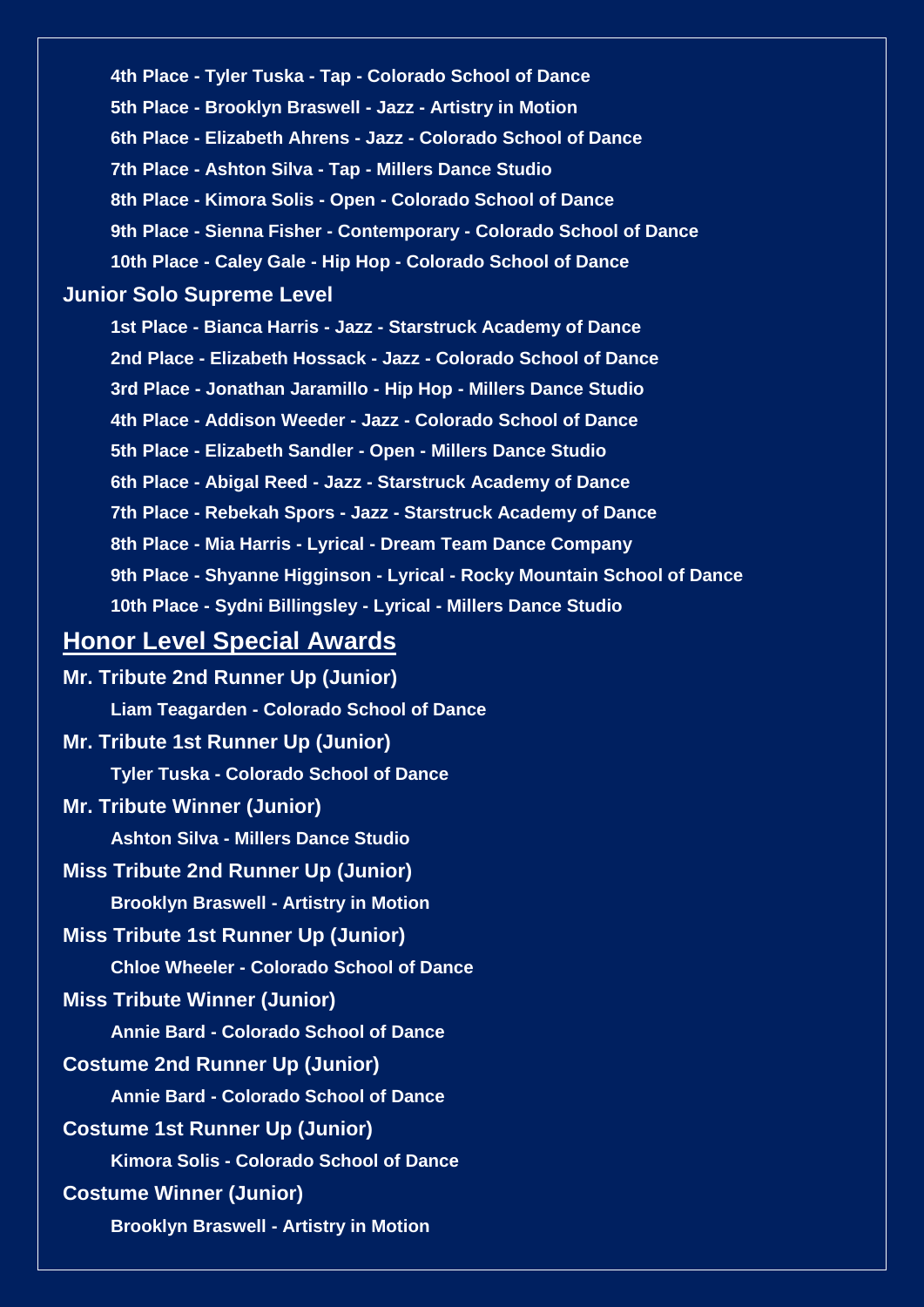## **Supreme Level Special Awards**

**Mr. Tribute 1st Runner Up (Junior) Brady Roper-Kvitek - Rocky Mountain School of Dance Mr. Tribute Winner (Junior) Jonathan Jaramillo - Millers Dance Studio Miss Tribute 2nd Runner Up (Junior) Katherine Dailey - Colorado School of Dance Miss Tribute 1st Runner Up (Junior) Addison Weeder - Colorado School of Dance Miss Tribute Winner (Junior) Bianca Harris - Starstruck Academy of Dance Costume 2nd Runner Up (Junior) Sydni Billingsley - Millers Dance Studio Costume 1st Runner Up (Junior) Monique Lima - Millers Dance Studio Costume Winner (Junior) Capri Recce - Rocky Mountain School of Dance**

## **Teen Solo Honor Level**

**1st Place - Sara Fox - Jazz - Colorado School of Dance 2nd Place - Emily Wilkes - Contemporary - Colorado School of Dance 3rd Place - Madalyn Nistal - Musical Theater - Colorado School of Dance 4th Place - Katie MacDonald - Contemporary - Artistry in Motion 5th Place - Morgan Howell - Jazz - Colorado School of Dance 6th Place - Lindsey Fanning - Lyrical - Parker Dance Academy 7th Place - Olivia Ellenwood - Open - Artistry in Motion 8th Place - Raevyn Quezada - Contemporary - Artistry in Motion 9th Place - Maja Walker - Lyrical - Colorado School of Dance 10th Place - Anisha Cooper - Lyrical - Millers Dance Studio**

### **Teen Solo Supreme Level**

**1st Place - Hallie Varto - Contemporary - Starstruck Academy of Dance 2nd Place - Bethany Violett - Contemporary - Colorado School of Dance 3rd Place - Audrey Moreland - Lyrical - Starstruck Academy of Dance 4th Place - Rebecca Tuska - Musical Theater - Colorado School of Dance 5th Place - Anna Clay - Lyrical - Starstruck Academy of Dance 6th Place - Mackenzie VanNatta - Jazz - Colorado School of Dance 7th Place - Tracy Kammerer - Lyrical - Starstruck Academy of Dance**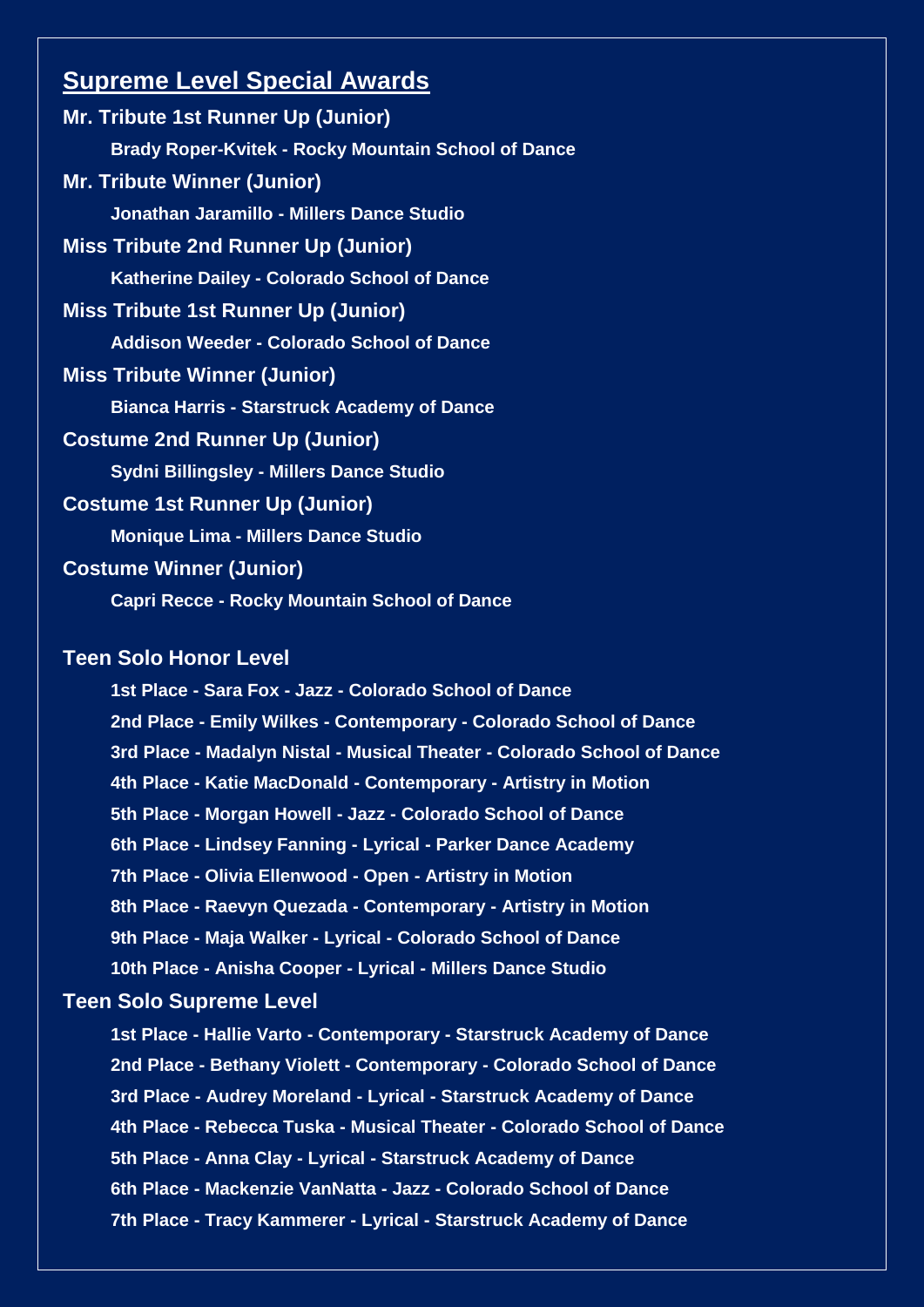| 8th Place - Mckenna Wolf - Open - Millers Dance Studio                    |
|---------------------------------------------------------------------------|
| 9th Place - Samantha Colombi - Contemporary - Starstruck Academy of Dance |
| 10th Place - Mason Van Engen - Contemporary - Colorado School of Dance    |
| <b>Honor Level Special Awards</b>                                         |
| <b>Miss Tribute 2nd Runner Up (Teen)</b>                                  |
| <b>Stephanie Adams - Artistry in Motion</b>                               |
| <b>Miss Tribute 1st Runner Up (Teen)</b>                                  |
| <b>Madalyn Nistal - Colorado School of Dance</b>                          |
| <b>Miss Tribute Winner (Teen)</b>                                         |
| <b>Sara Fox - Colorado School of Dance</b>                                |
| <b>Costume 2nd Runner Up (Teen)</b>                                       |
| <b>Madalyn Nistal - Colorado School of Dance</b>                          |
| <b>Costume 1st Runner Up (Teen)</b>                                       |
| <b>Aalexus Smith - Artistry in Motion</b>                                 |
| <b>Costume Winner (Teen)</b>                                              |
| <b>Morgan Howell - Colorado School of Dance</b>                           |
| <b>Supreme Level Special Awards</b>                                       |
| <b>Miss Tribute 2nd Runner Up (Teen)</b>                                  |
| <b>Audrey Moreland - Starstruck Academy of Dance</b>                      |
| <b>Miss Tribute 1st Runner Up (Teen)</b>                                  |
| <b>Tracy Kammerer - Starstruck Academy of Dance</b>                       |
| <b>Miss Tribute Winner (Teen)</b>                                         |
| Rebecca Tuska - Colorado School of Dance                                  |
| <b>Costume 2nd Runner Up (Teen)</b>                                       |
| Samantha Colombi - Starstruck Academy of Dance                            |
| <b>Costume 1st Runner Up (Teen)</b>                                       |
| Hallie Varto - Starstruck Academy of Dance                                |
| <b>Costume Winner (Teen)</b>                                              |
| <b>Magnolia Machado - Parker Dance Academy</b>                            |
| <b>Senior Solo Honor Level</b>                                            |
| 1st Place - Hannah Jacobson - Pointe - Parker Dance Academy               |
| 2nd Place - Kayla Steele - Contemporary - Colorado School of Dance        |
| 3rd Place - Shea Ruggier - Lyrical - Colorado School of Dance             |
| 4th Place - Keri Meehan - Open - Colorado School of Dance                 |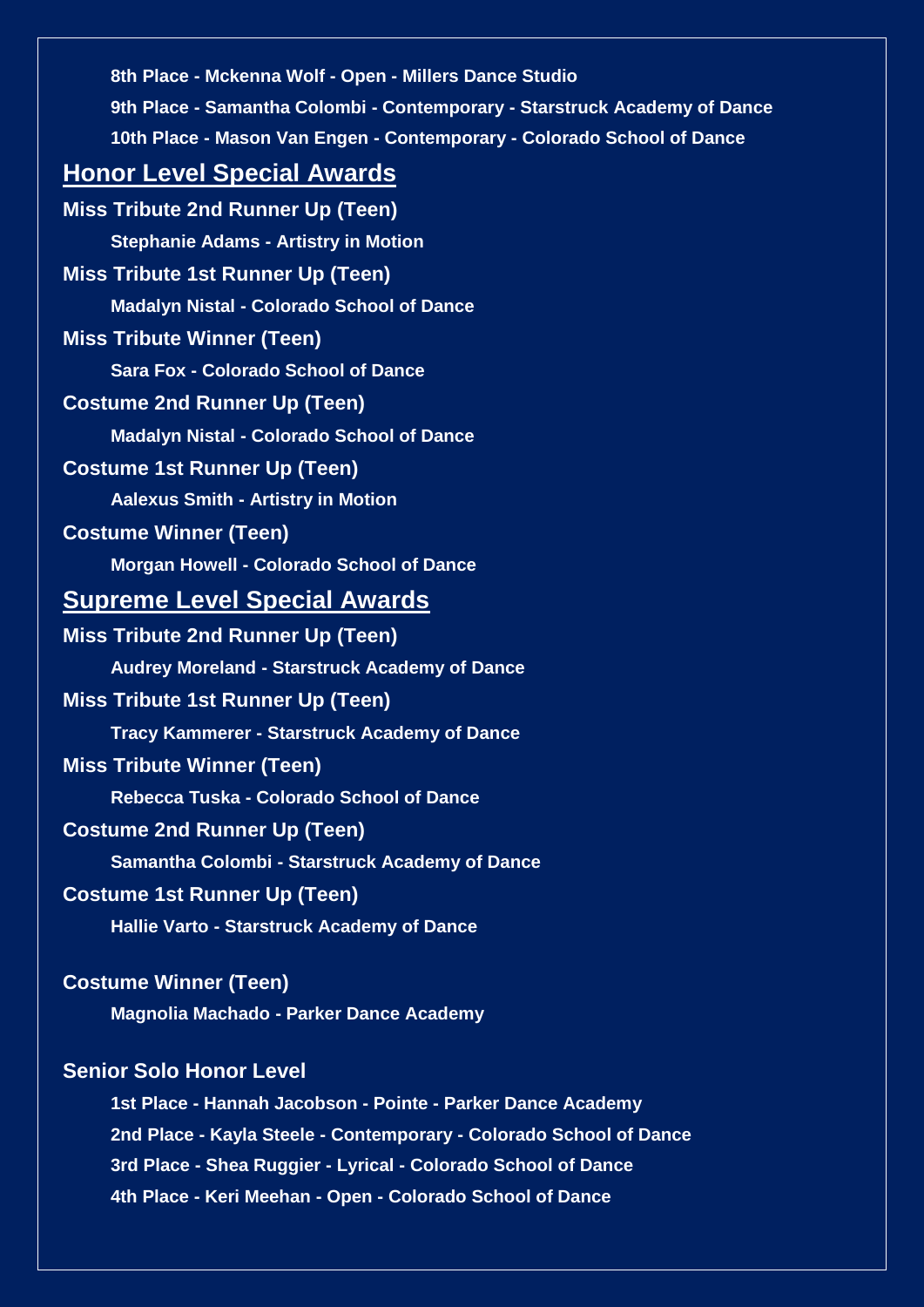### **Senior Solo Supreme Level**

**1st Place - Kylie Odell - Lyrical - Starstruck Academy of Dance 2nd Place - Naomi Luna - Open - Rocky Mountain School of Dance 3rd Place - Daisy Chadick - Contemporary - Starstruck Academy of Dance 4th Place - Taylor Seyfer - Open - Starstruck Academy of Dance 5th Place - Karyn Heissenbuttel - Jazz - Starstruck Academy of Dance 6th Place - Gia Ferrero - Musical Theater - Rocky Mountain School of Dance 7th Place - Briana Odell - Lyrical - Starstruck Academy of Dance 8th Place - Lauren Slaughter - Pointe - Millers Dance Studio 9th Place - Alexa Lehrer - Contemporary - Parker Dance Academy 10th Place - Dalton Levine - Tap - Colorado School of Dance**

## **Honor Level Special Awards**

**Miss Tribute 1st Runner Up (Senior) Kayla Steele - Colorado School of Dance Miss Tribute Winner (Senior) Shea Ruggier - Colorado School of Dance Costume 1st Runner Up (Senior) Shea Ruggier - Colorado School of Dance Costume Winner (Senior) Kayla Steele - Colorado School of Dance Supreme Level Special Awards Mr. Tribute Winner (Senior) Dalton Levine - Colorado School of Dance Miss Tribute 2nd Runner Up (Senior) Gia Ferrero - Rocky Mountain School of Dance Miss Tribute 1st Runner Up (Senior) Naomi Luna - Rocky Mountain School of Dance**

**Miss Tribute Winner (Senior) Briana Odell - Starstruck Academy of Dance Costume 2nd Runner Up (Senior) Hannah Reed - Starstruck Academy of Dance Costume 1st Runner Up (Senior) Briana Odell - Starstruck Academy of Dance Costume Winner (Senior) Elizabeth Humston - Starstruck Academy of Dance**